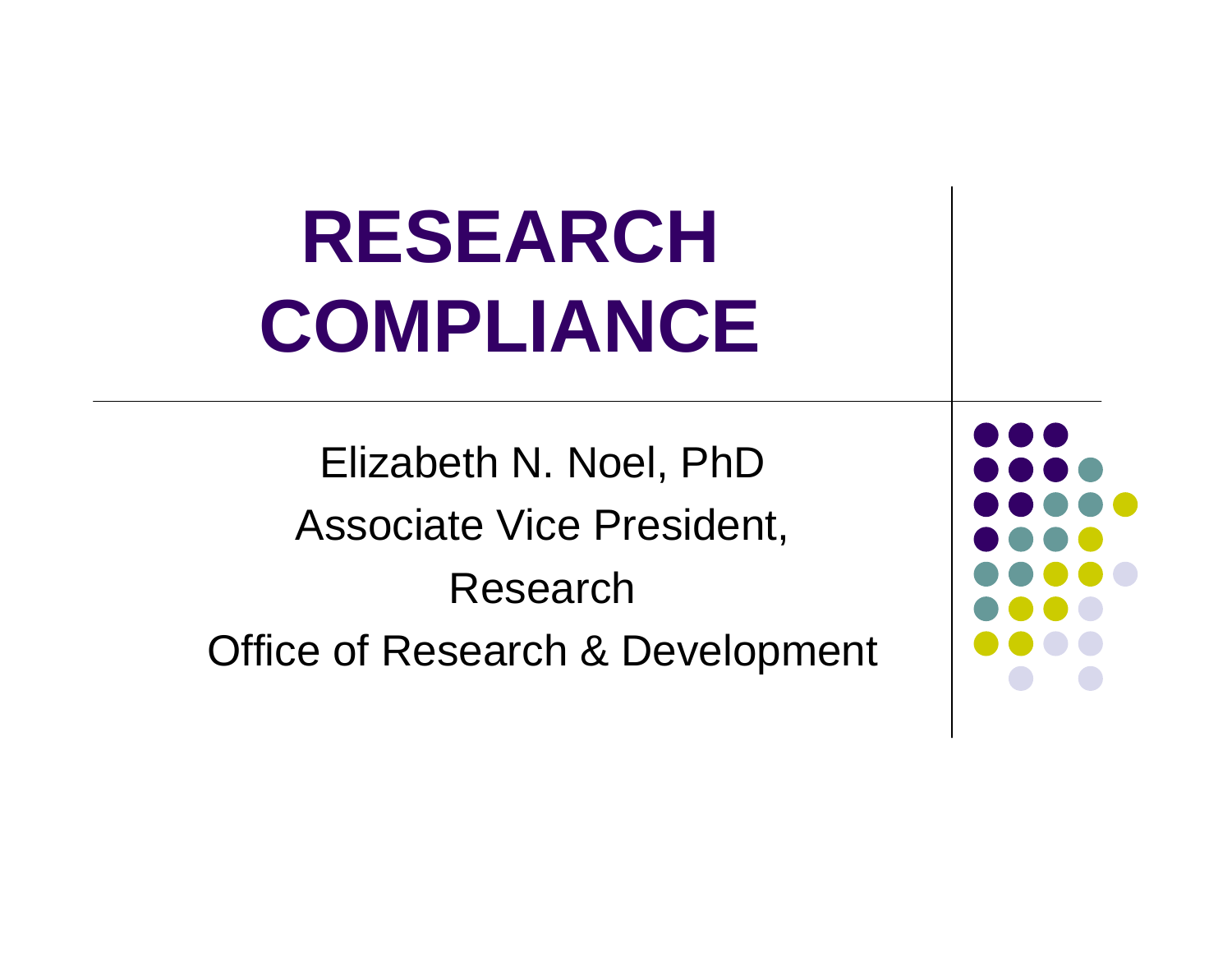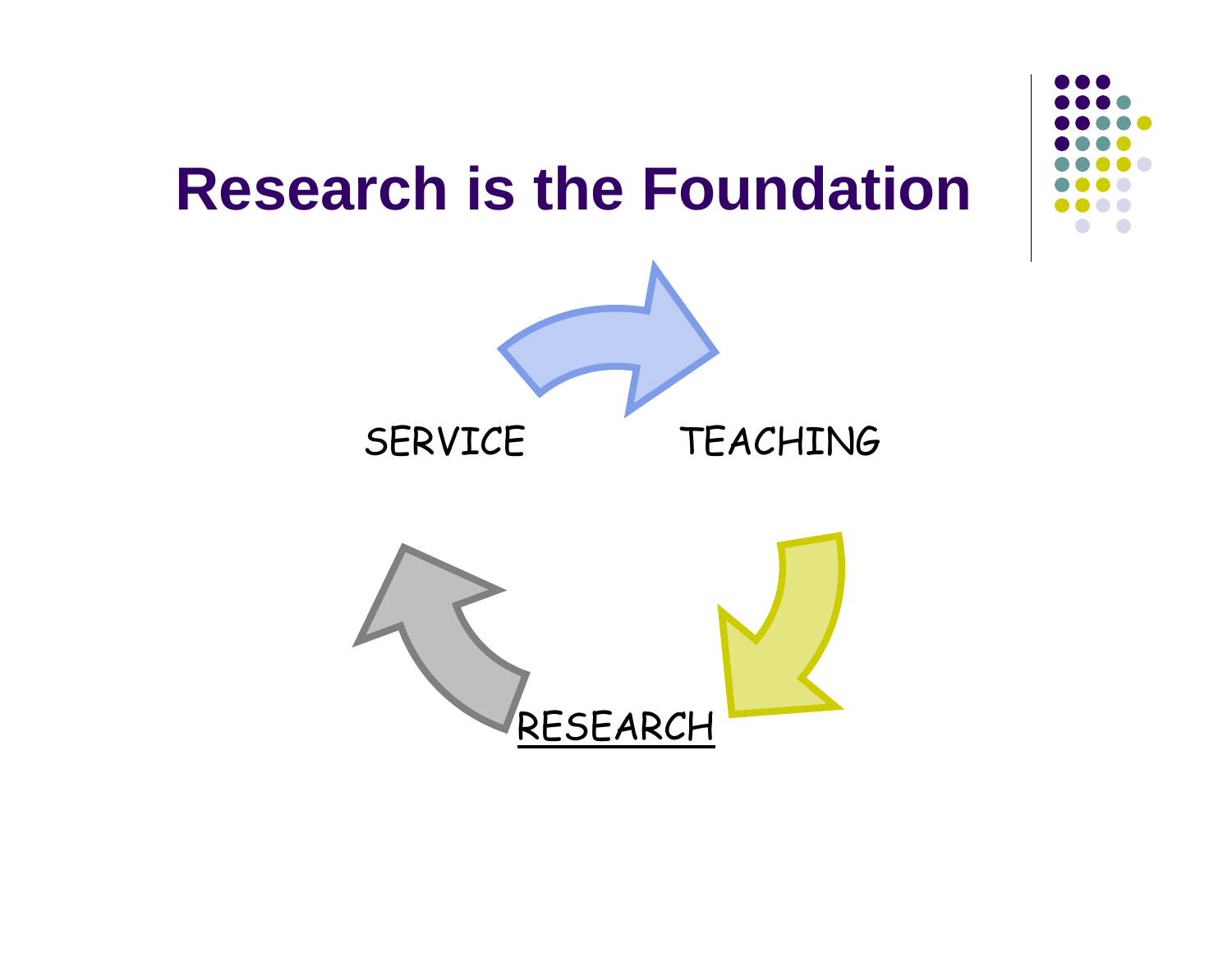

#### **A CRITICAL COMPONENT of the INSTITUTIONAL MISSION**

#### **Prairie View A&M University is**

- o dedicated to excellence in teaching, **research** and service.
- $\bullet$  committed to achieving relevance in each component of its mission by **addressing issues and proposing solutions through programs** and services
- o designed to respond to the needs and aspirations of individuals, families, organizations, agencies, schools, and communities – both rural and urban.
- $\bullet$  a state-assisted institution by legislative designation, serving a diverse ethnic and socioeconomic population.
- O **a land-grant institution by federal statute.**

[Excerpts from University Mission statement, University Catalog, 2005-2007, p. 25.]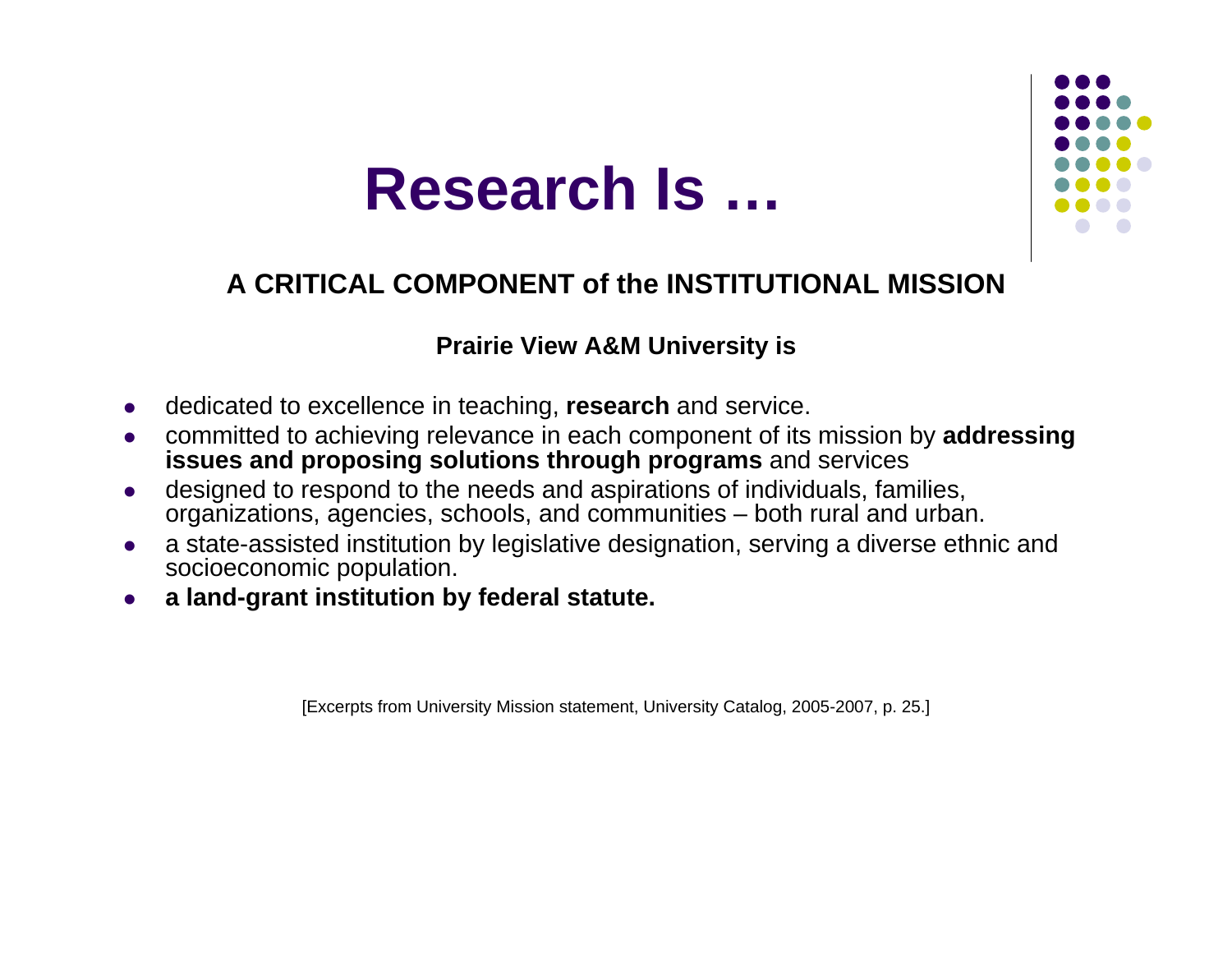



### **REPRESENTED IN THE INSTITUTIONAL CORE VALUE OF RELEVANCE**

PVAMU will respond to the need for highly literate, technologically competent graduates educated to excel in the 21st century work force; further, **the University will extend the products of its research** and service to address concerns and solve problems such as violence, abuse and misuse; drug and alcohol abuse; mental, physical, and psychological neglect; environmental injustice; and other forms of social dissonance that compromise the quality of life for the citizenry.

[Excerpts from the University Catalog, 2005-2007, p. 25.]

### **A CRITICAL UNIVERSITY GOAL**

Increase Applied and Basic Research (Research/Discovery)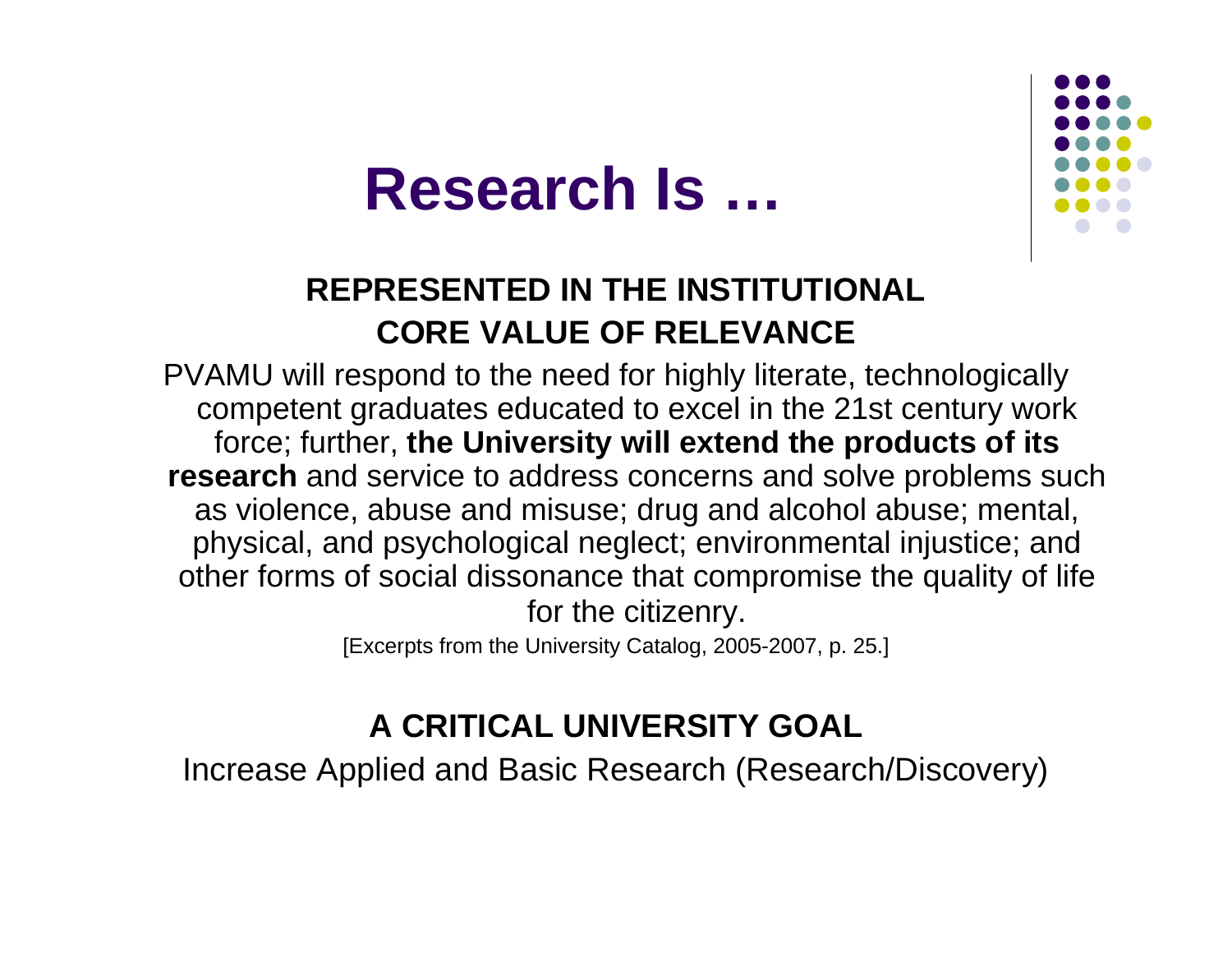

- a systematic investigation
- development
- $\bullet$  testing
- evaluation
- designed to contribute to generalizable knowledge

Source: TITLE 45, CODE OF FEDERAL REGULATIONS, PART 46.102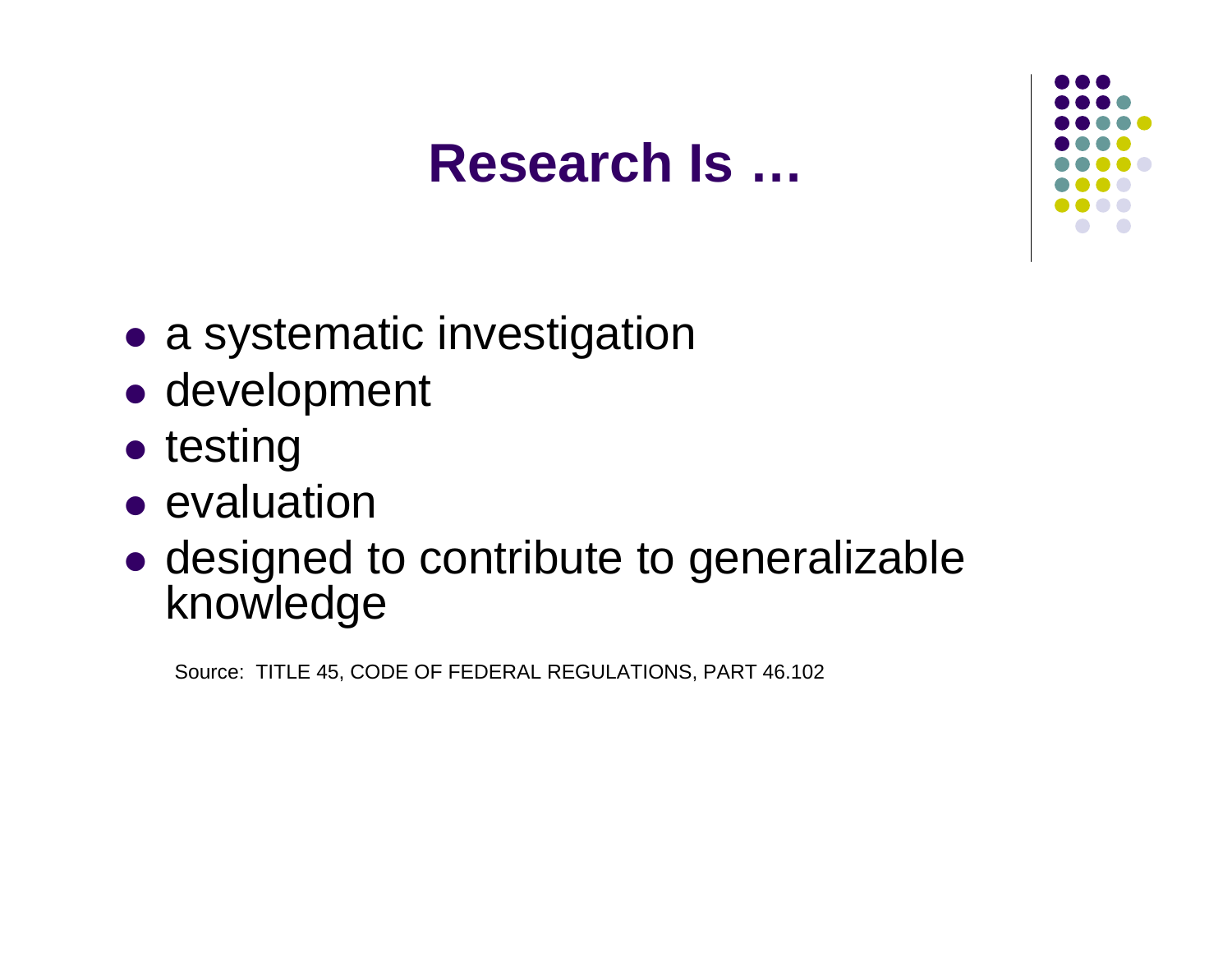

- $\bullet$  BASIC – exploration, investigation, development of new scholarly venues – the "What If"
- APPLIED testing and evaluating the application of new and/or previous scholarly contributions to knowledge in a new venue – the "Yes We Can"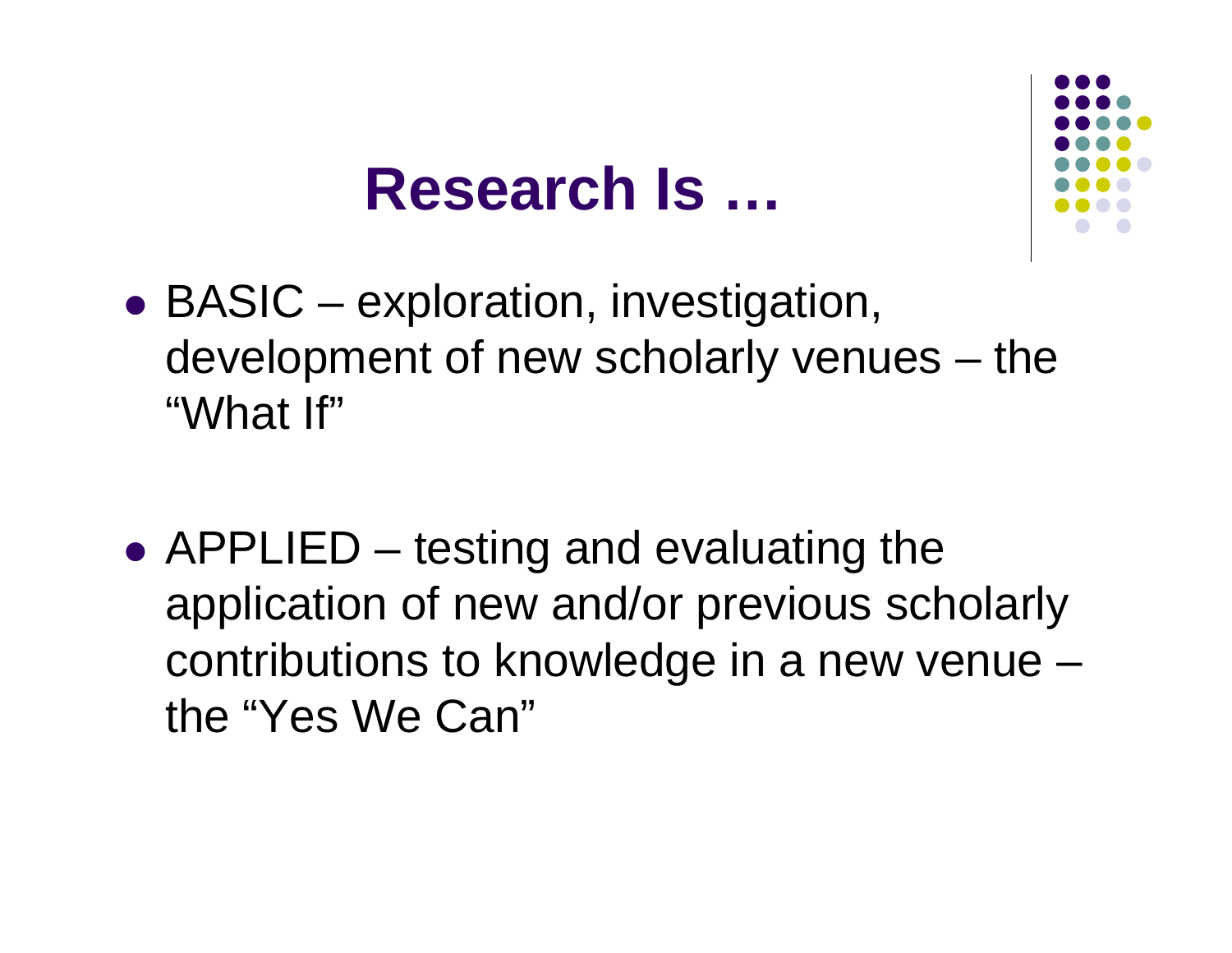

### **Organized and Sponsored Research**

#### (research and development activities) that are:

 $\bullet$ *separately budgeted* and accounted for

 $\bullet$  *externally sponsored* by federal and non-federal agencies and organizations

Source: TAMUS Regulation 15.01.01, Administration of Sponsored Agreements-Research and Other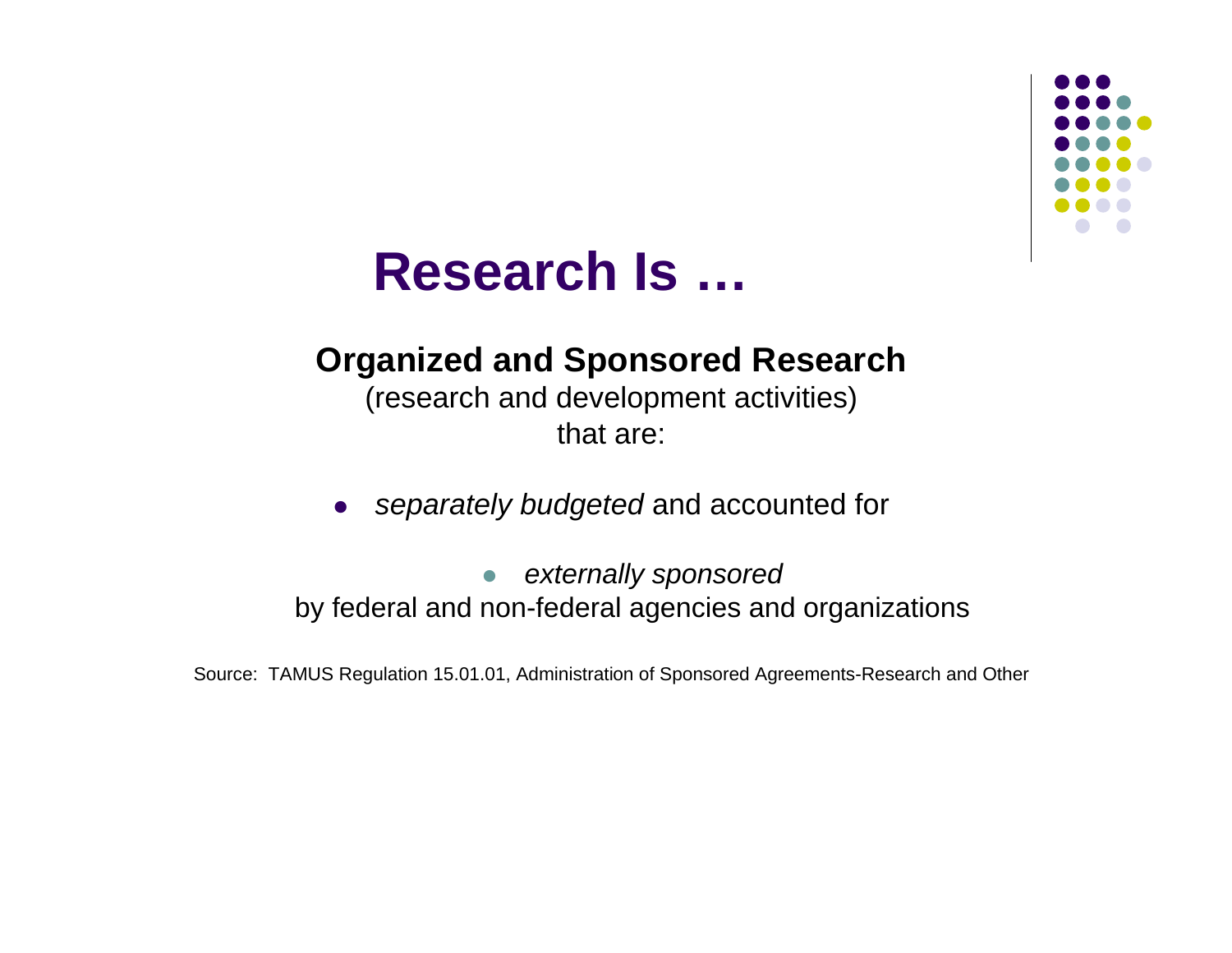

#### **Sponsored Program Activities**

Typically defined as … non-research projects and activities that are supported in whole or in part with funds, materials, or other resources *provided by sources outside the University as grants, contracts, or cooperative agreements.* 

#### **Instruction and Training**

special instructional activities established by grant, contract, or cooperative agreement.

#### **Other Activities**

programs and projects which involve the performance of work, i.e., community service programs.

#### $\bullet$ *These activities can and should also be categorized as research***.**

Source: TAMUS Regulation 15.01.01, Administration of Sponsored Agreements-Research and Other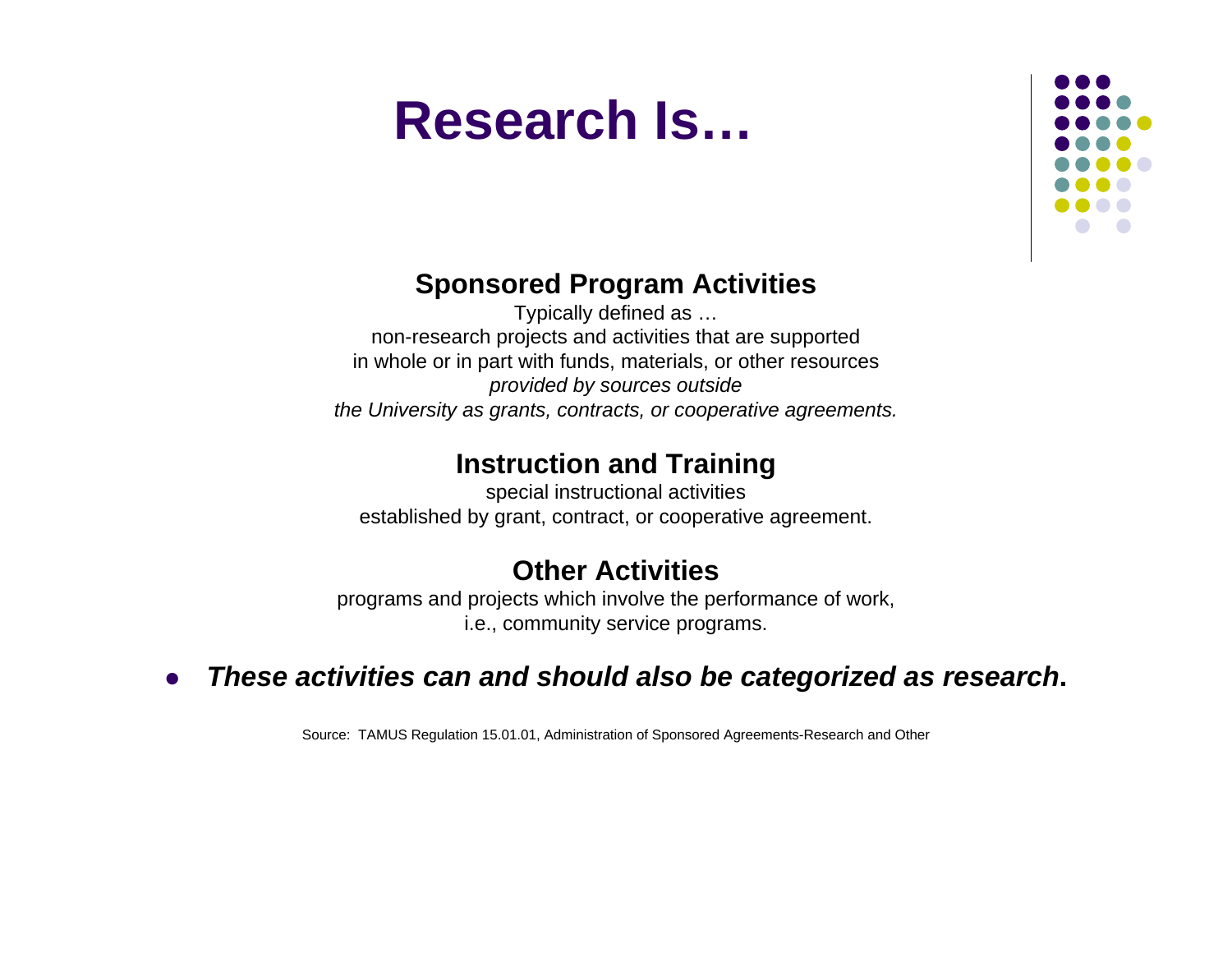

## **Assessment**

The systematic processes that identify, collect, review, use and prepare data/information about programs for the purpose of evaluating achievements and improving the effectiveness of the work.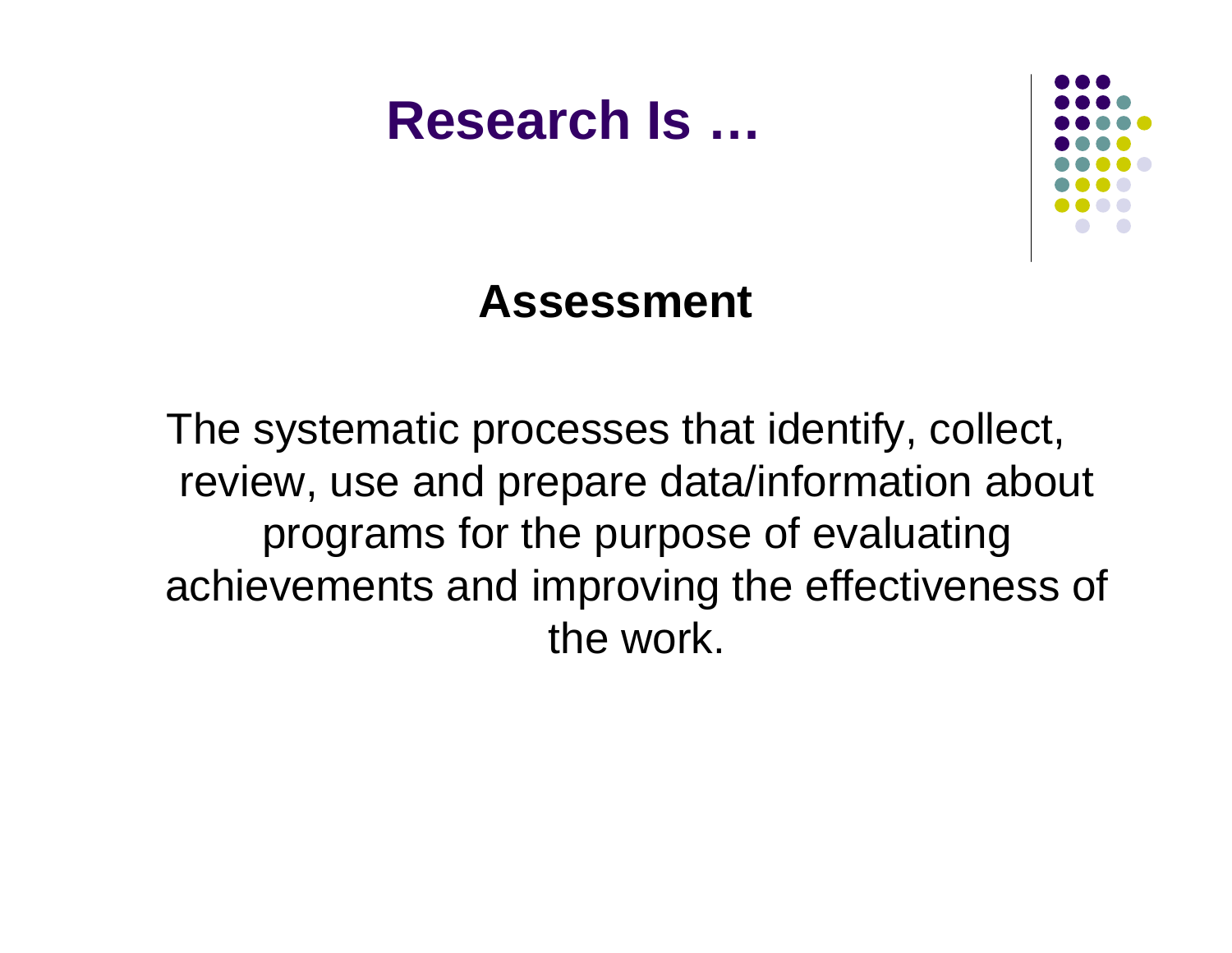# **Research as Assessment**



### **Assessment Requires**

- $\bullet$ Strategic/Effectiveness Planning
- $\bullet$ Agreement on program goals/objectives/outcomes
- $\bullet$  Design and implementation of thoughtful approaches to assessment
- Involvement of individuals (stakeholders), on-and off-campus
- $\bullet$  Selection or design and implementation of data collection approaches – direct and indirect
- $\bullet$ Examination, sharing, and acting on the results
- $\bullet$ Regular re-examination of the plan
- $\bullet$ Implementation of revised plans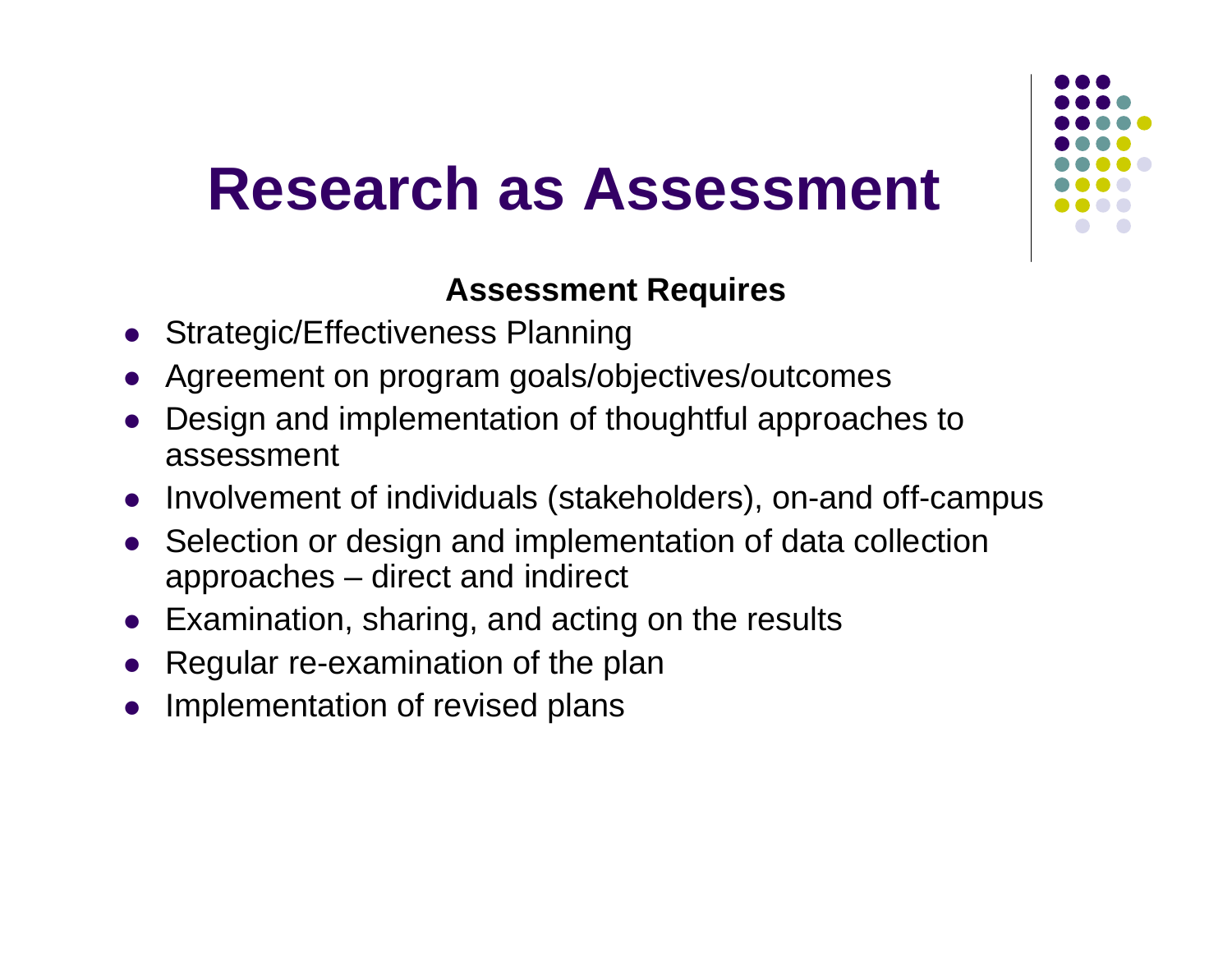# **Research as Assessment**



## WHY ASSESS?

- The public demands it for accountability.
- The institution needs it for accreditation.
- The nation expects it as feedback for improvement of higher education, especially undergraduate education.

## Therein,

ASSESSMENT helps us to provide data that we are achieving our goals.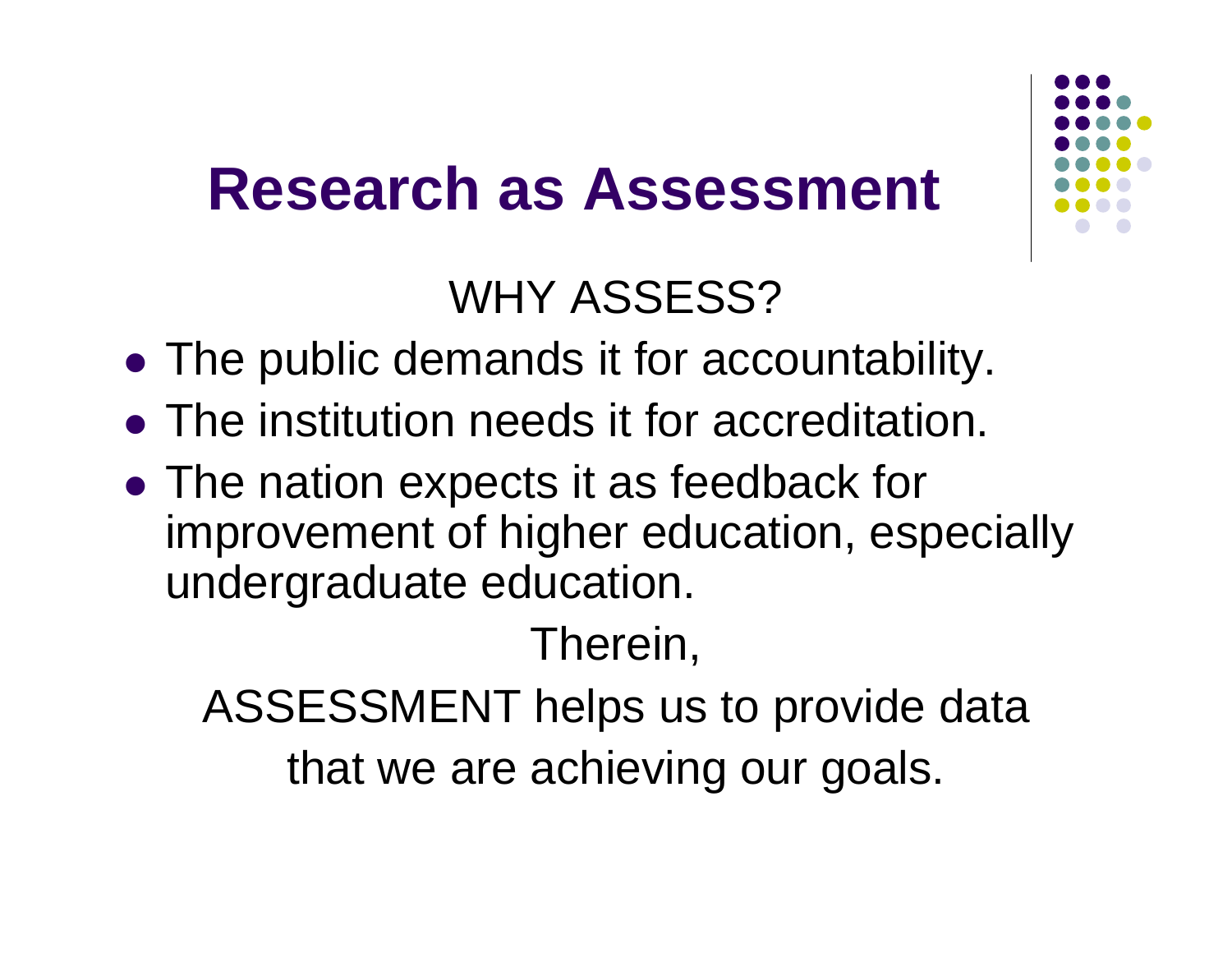# **Assessment and Research**



### **ASSESSMENT AND REGULATORY COMPLIANCE**

- **•** Information obtained for the purpose of **documenting the effectiveness** of an institutional-wide component or a College/School, department, division or Center at the University and **intended to guide good practice** for the unit being assessed, does not require Regulatory Compliance Committee review or approval prior to commencing substantive work.
- **Information gathered during this effort CANNOT be used for any private or personal research purposes, i.e., presentation or publication, without prior approval of the University Regulatory Compliance Committee organized to help ensure the rights and welfare of participants in research activities.**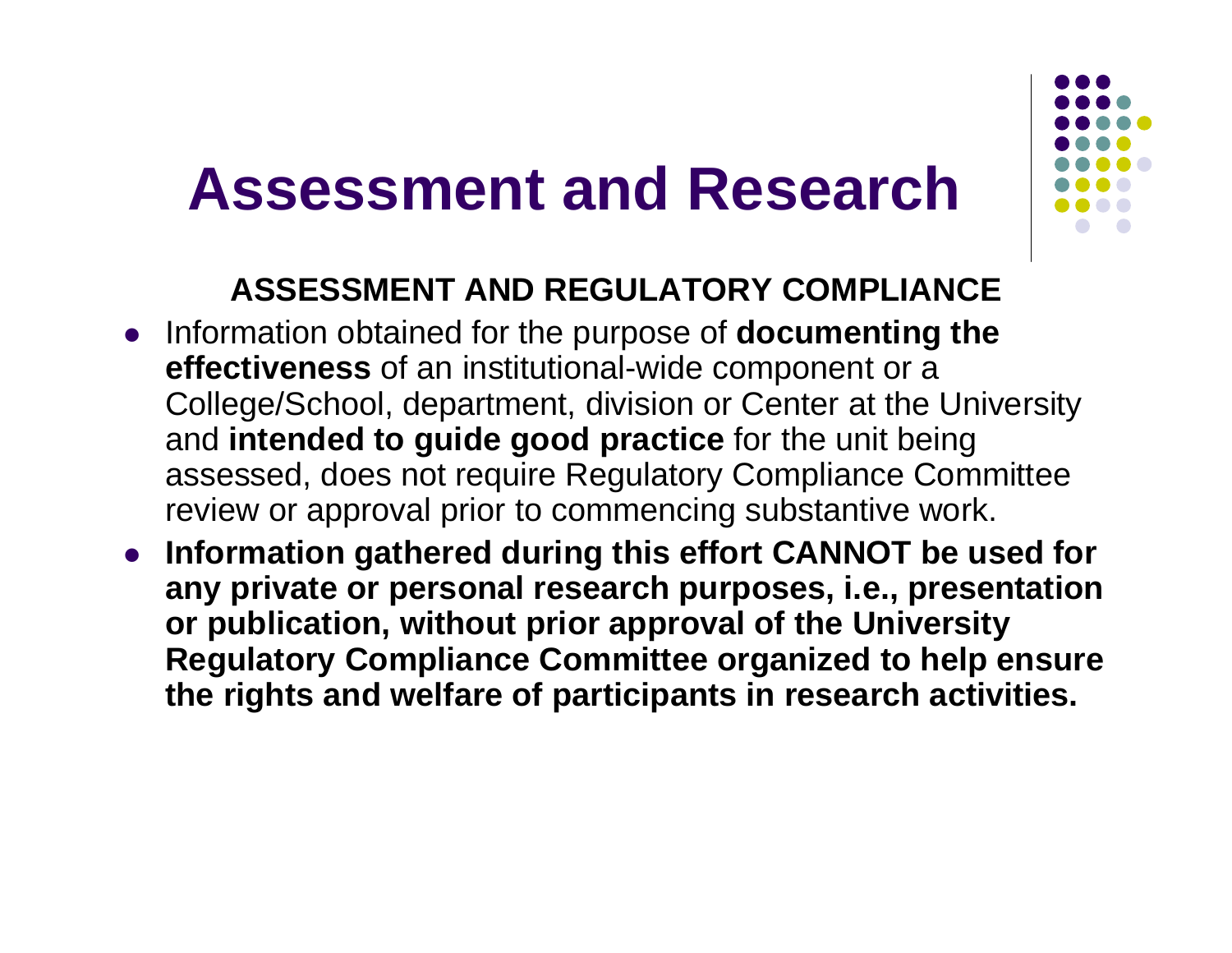# **Assessment as Research**



### **ASSESSMENT AND REGULATORY COMPLIANCE**

- If it is determined, after information has been obtained through an assessment process, that the information could be used for presentation or publication, approval by a University Regulatory Compliance Committee must be sought and received prior to use of the information for either publication or presentation in any format other than as an internal institutional report.
- **The regulatory compliance committee** responsible for safeguarding the rights and welfare of human participants is the *Institutional Review Board (IRB);* for safeguarding the humane care and treatment of animals is the Institutional *Animal Care and Use Committee (IACUC);* and for activities involving Biohazards, recombinant DNA molecules, and radiation safety is the *Institutional Biosafety Committee (IBC).*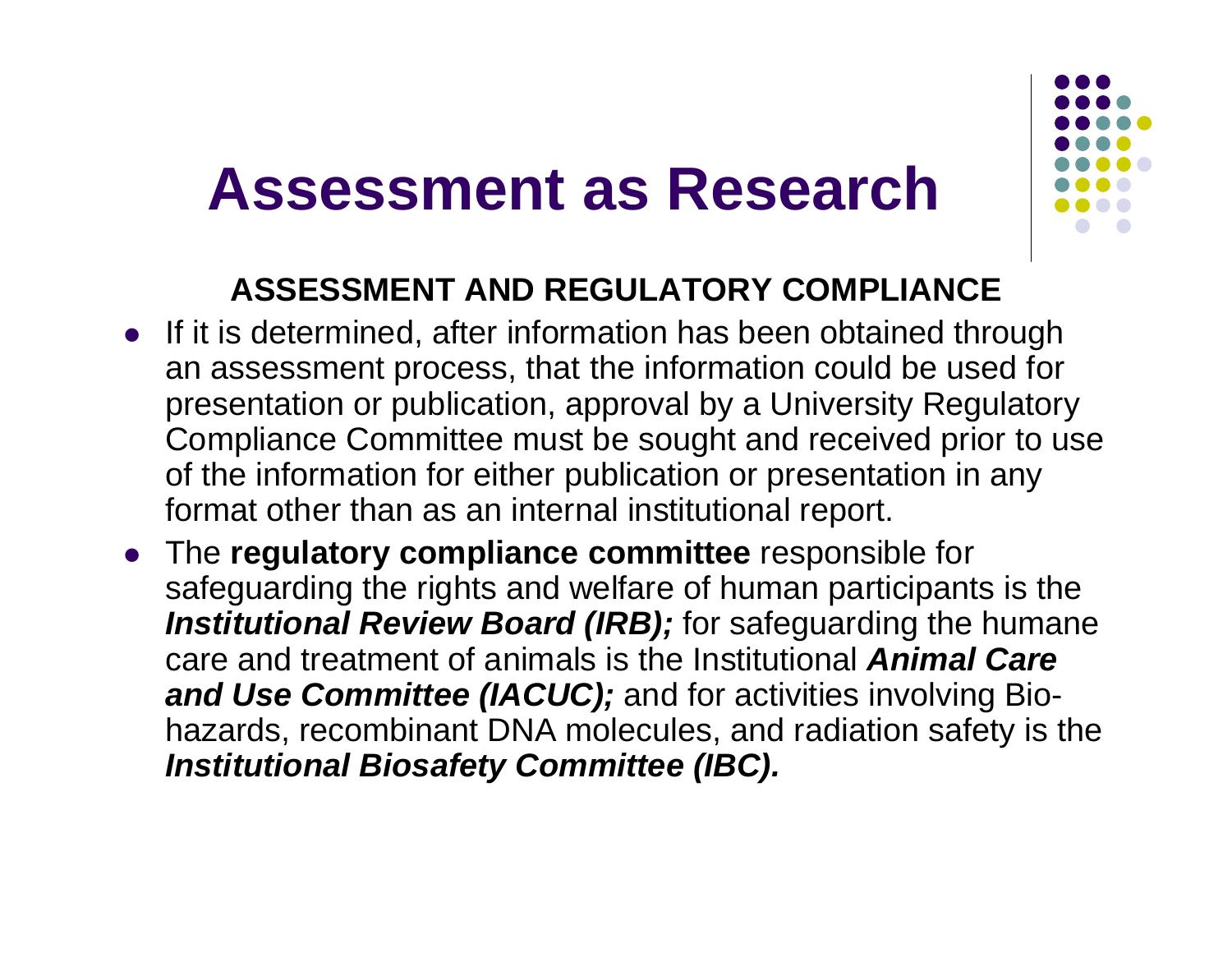# **Assessment and Research**



### **CLASSROOM/LABORATORY ACTIVITIES AND REGULATORY COMPLIANCE**

- Research as normal classroom/laboratory activities designed to train students in research methods, usually do not fall within the federal definition of research. Course work in Research Methodsshould include information regarding Research Regulatory Compliance requirements for the conduct of research.
- Faculty members teaching Research Methods as normal classroom/laboratory activities should complete and submit to the Office of Research Regulatory Compliance, Office of Research and Development, the Classroom Research Project Protocol Application prior to the first class day during an enrollment period during which the course will be taught, but definitely prior to the collection of any data.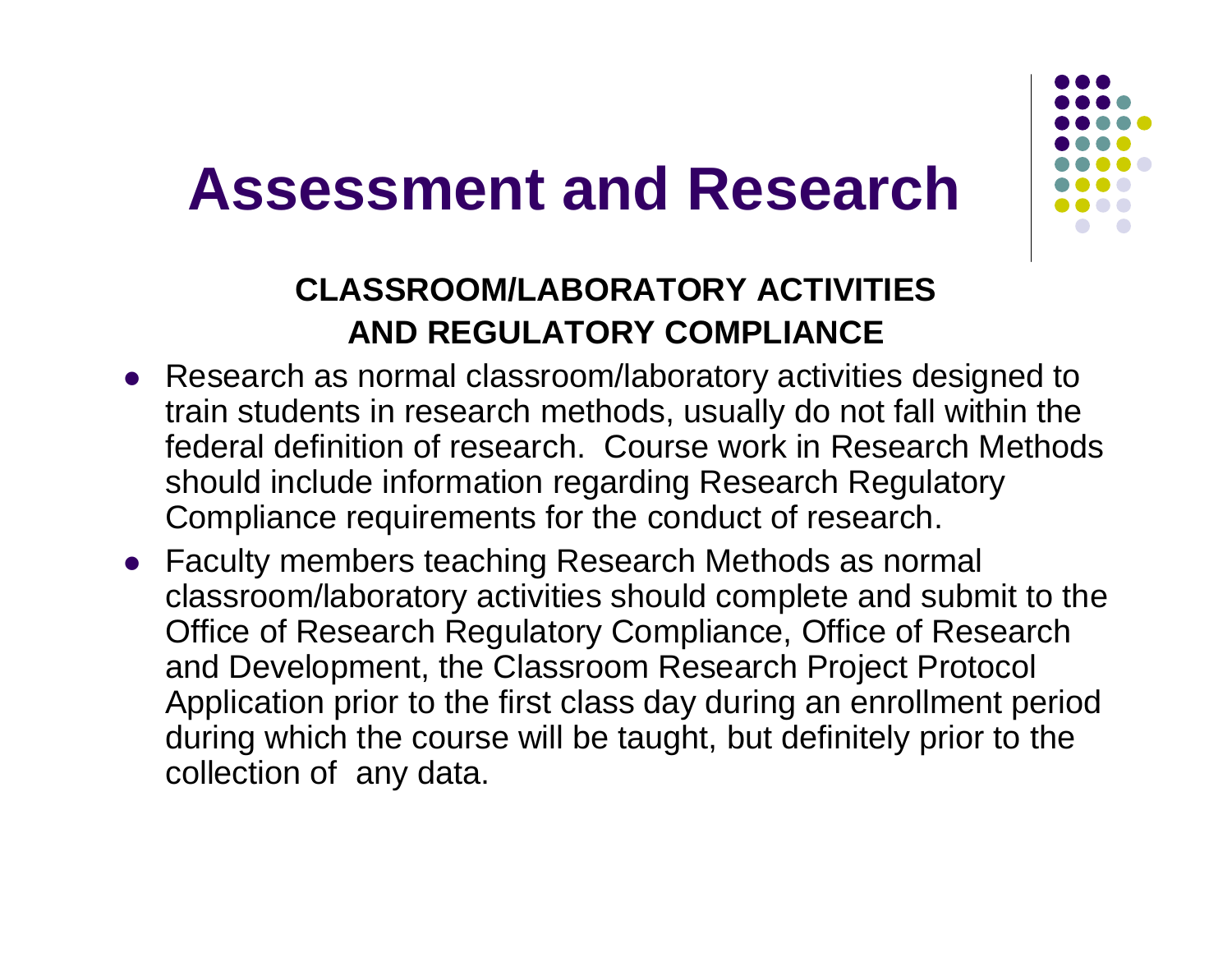

## **Evaluation**

- **The process of receiving the results of data collection and analysis and making a determination of the value of findings and action to be taken.**
- z **Guides Outcomes**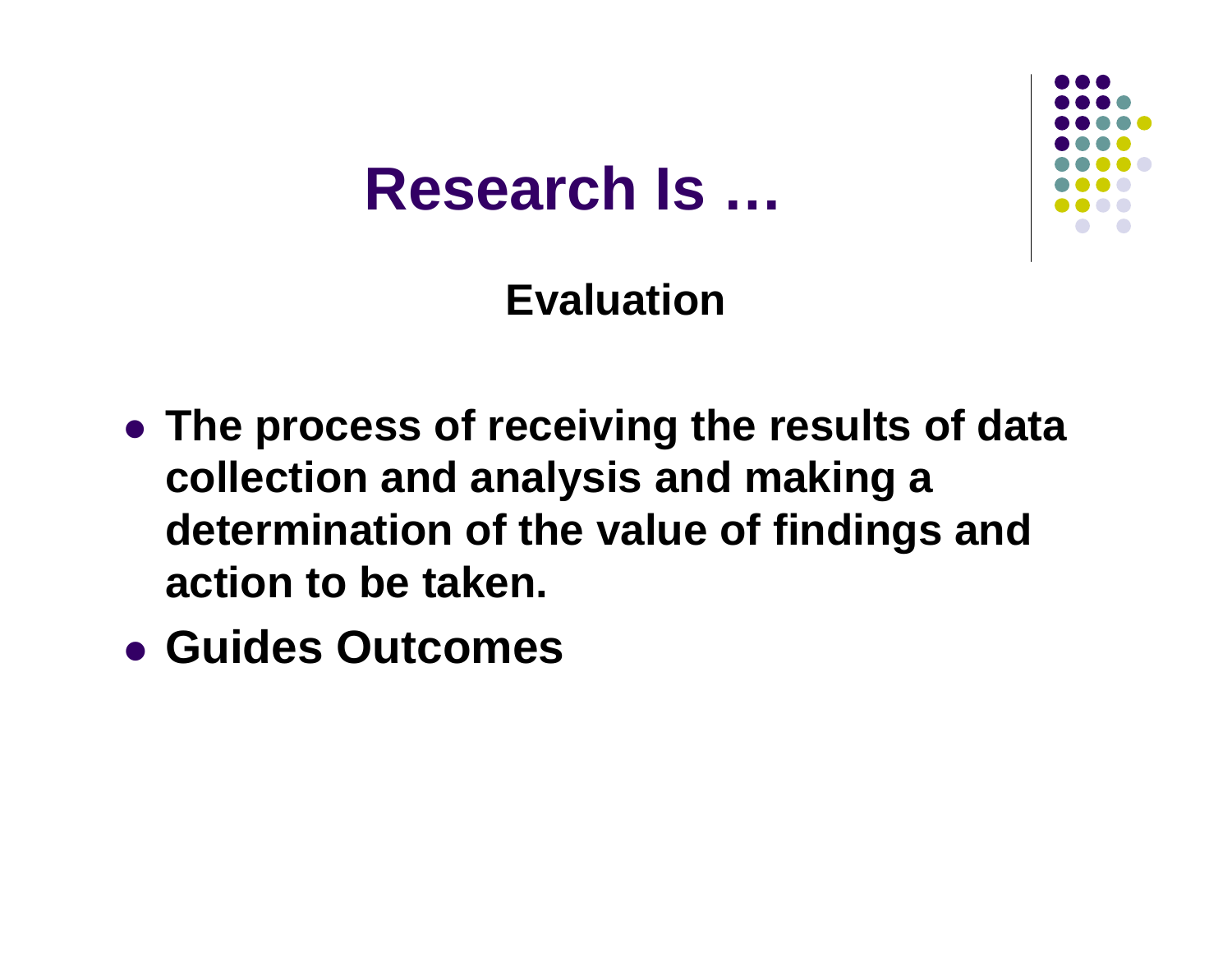

### **Outcomes - Statements that Describe**

- 1) what we are expected to know;
- 2) what we have learned;
- 3) what we have achieved of a desired result or tangible destination;
- 4) what we are able to do;
- 5) what skills we have gained;
- 6) what attitudes we have developed; and
- 7) what actually happened by the time of project/program completion.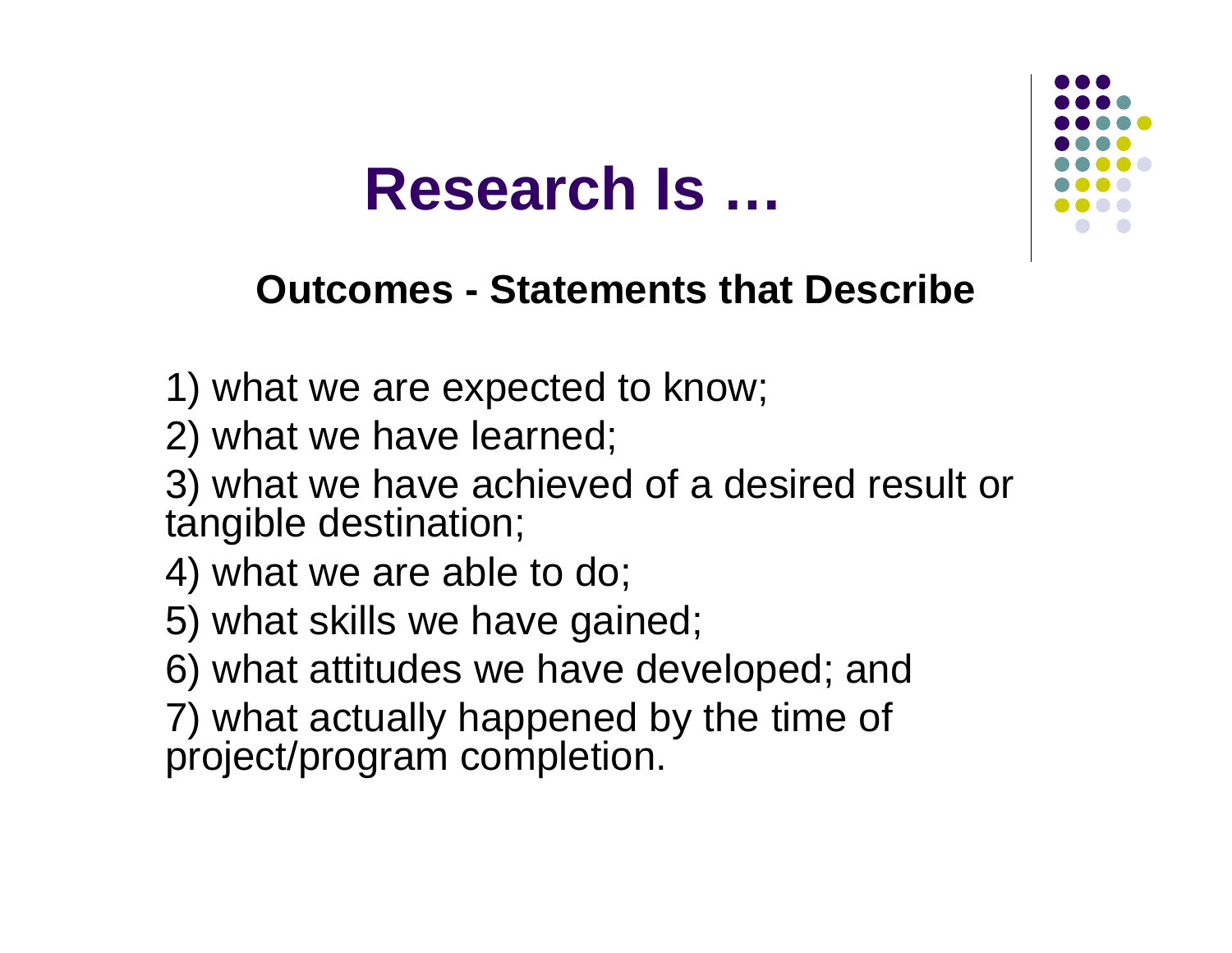

- $\bullet$  Recognizing that RESEARCH is the primary goal of your work
- $\bullet$ • Knowing the rules of the Research Game
- $\bullet$ Following the rules of the Research Game
- Assuring that your Research work is **Scholarly**
- Ensuring that your Research work is based on Ethical practices and conduct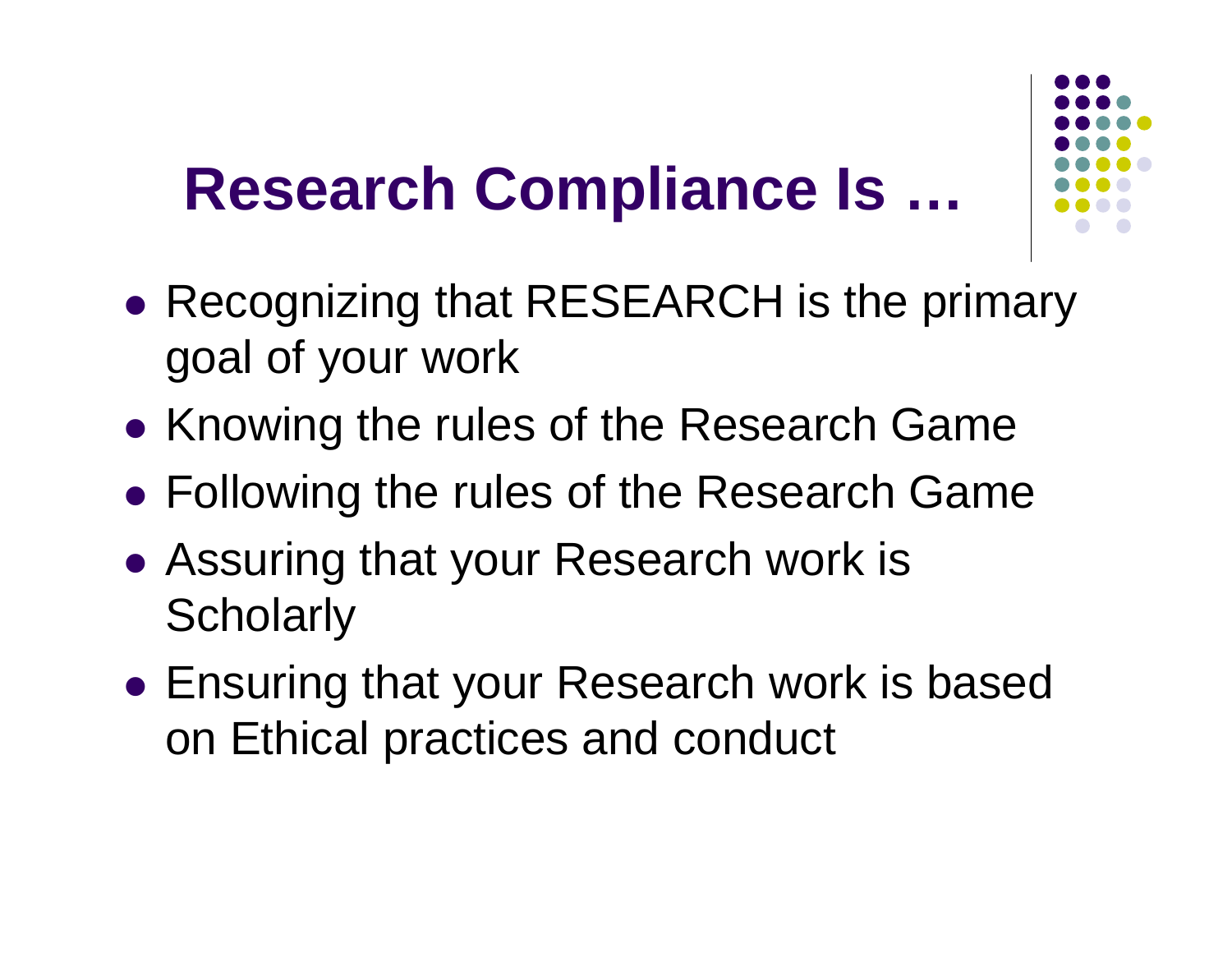

**REGULATORY COMPLIANCE –** an indication that any research conducted with the intent to contribute to generalizable knowledge through publication or presentation within an academic discipline, including that originating from classroom or other institutional activities or that reach outside the classroom/laboratory, MUST meet the institutional Research Regulatory Compliance requirement and have available, upon request, an approved protocol for review. Undergraduate and graduate student research (theses and dissertations) clearly fall within this federal definition of research.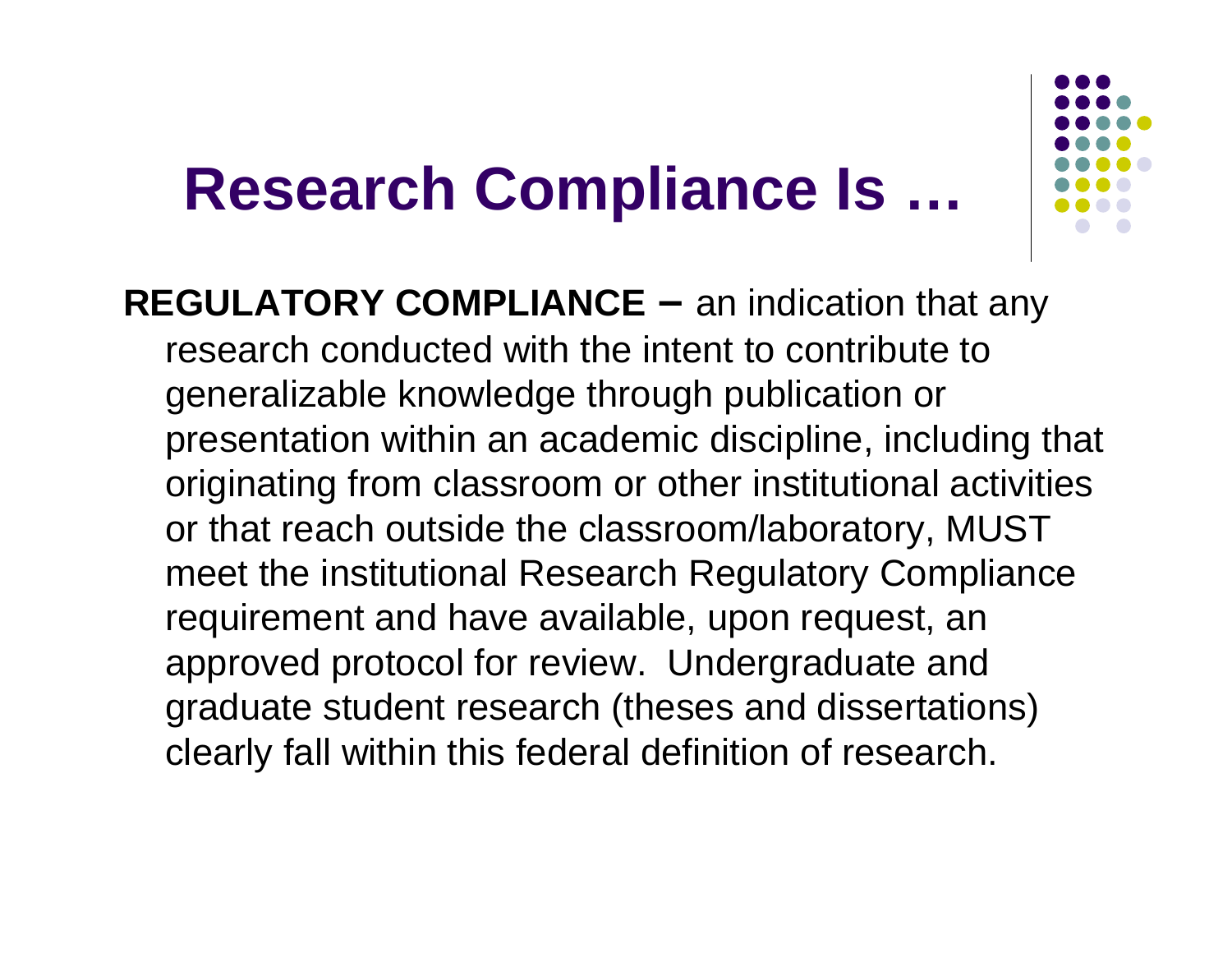

## **ACCOUNTABILITY**

- The application of Ethical Standards in Research and Scholarship.
- Ensuring honesty, accuracy and completeness in designing, carrying out, and reporting academic research --BASIC or APPLIED -- in all disciplinary fields, to include research proposals, laboratory records, progress reports, abstracts, theses, dissertations, oral presentations, internal reports, electronic media, and journal articles.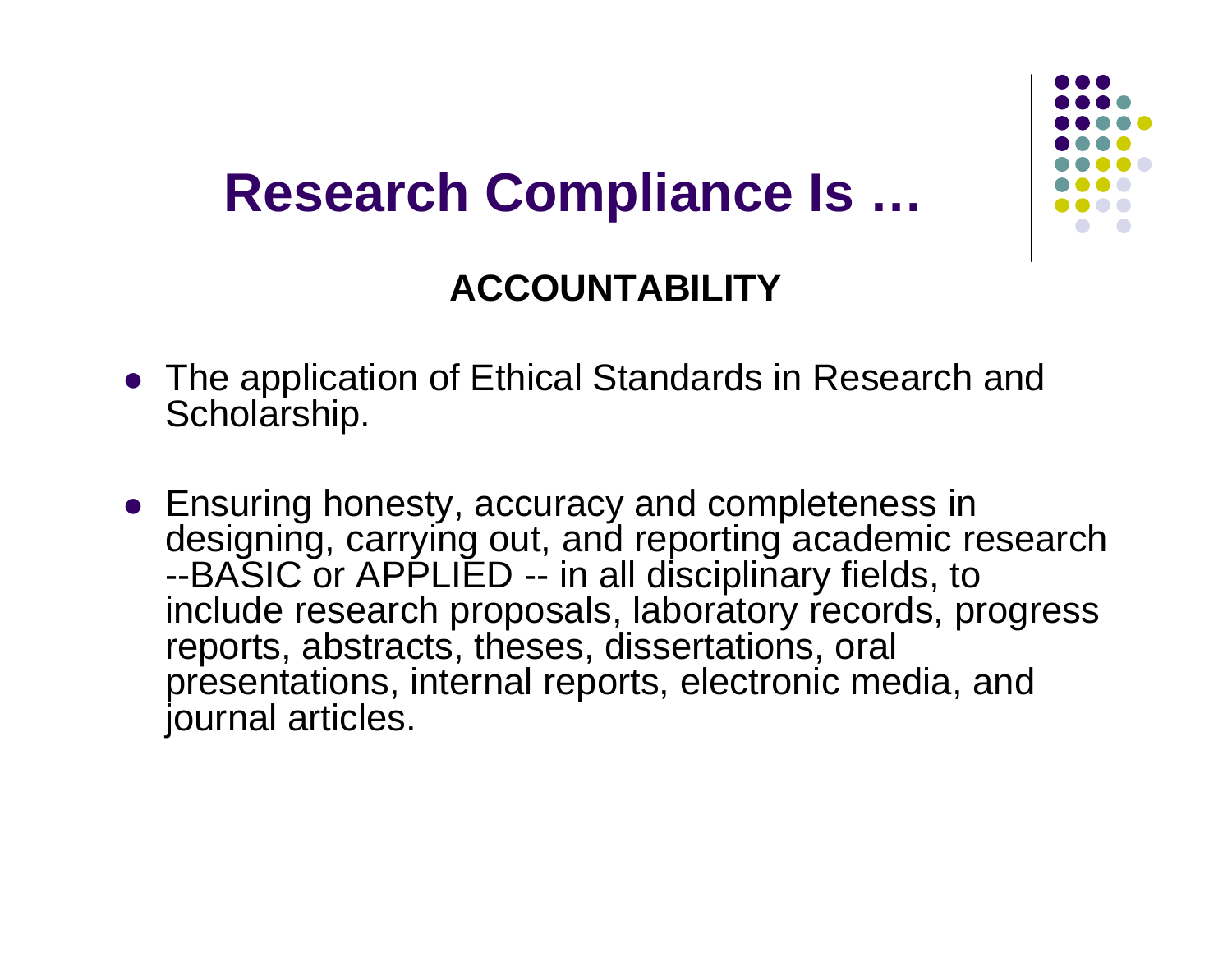

## **ACCOUNTABILITY**

### **ACCOUNTABILITY MEANS:**

- Academic research MUST be conducted under the highest standards of honesty and integrity.
- Academic research, including all data, procedures, and findings, MUST be properly and thoroughly documented.

### **ACCOUNTABILITY MEANS:**

- $\bullet$  The creditability of academic research and scholarship depends on the integrity with which it is designed, conducted, documented, and communicated.
- $\bullet$ We are ALL expected to reach or exceed all evaluation measures.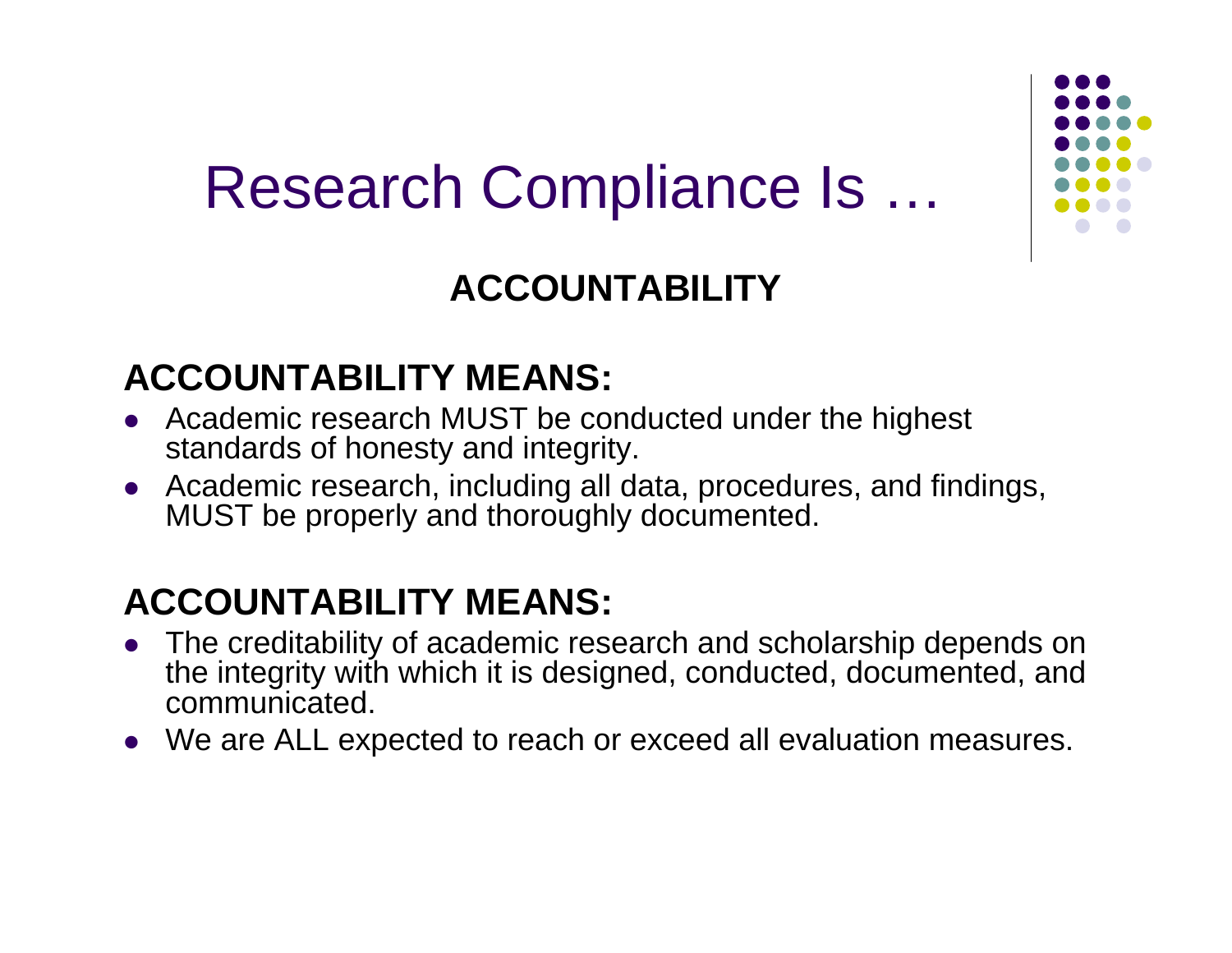## **ACCOUNTABILITY**

### **ACCOUNTABILITY MEANS:**

- z **ALL members of the institutional community**, including students, staff, faculty, and administrators **share responsibility** for developing and maintaining ethical standards of research and scholarship.
- **WE are ALL** responsible and liable for our actions.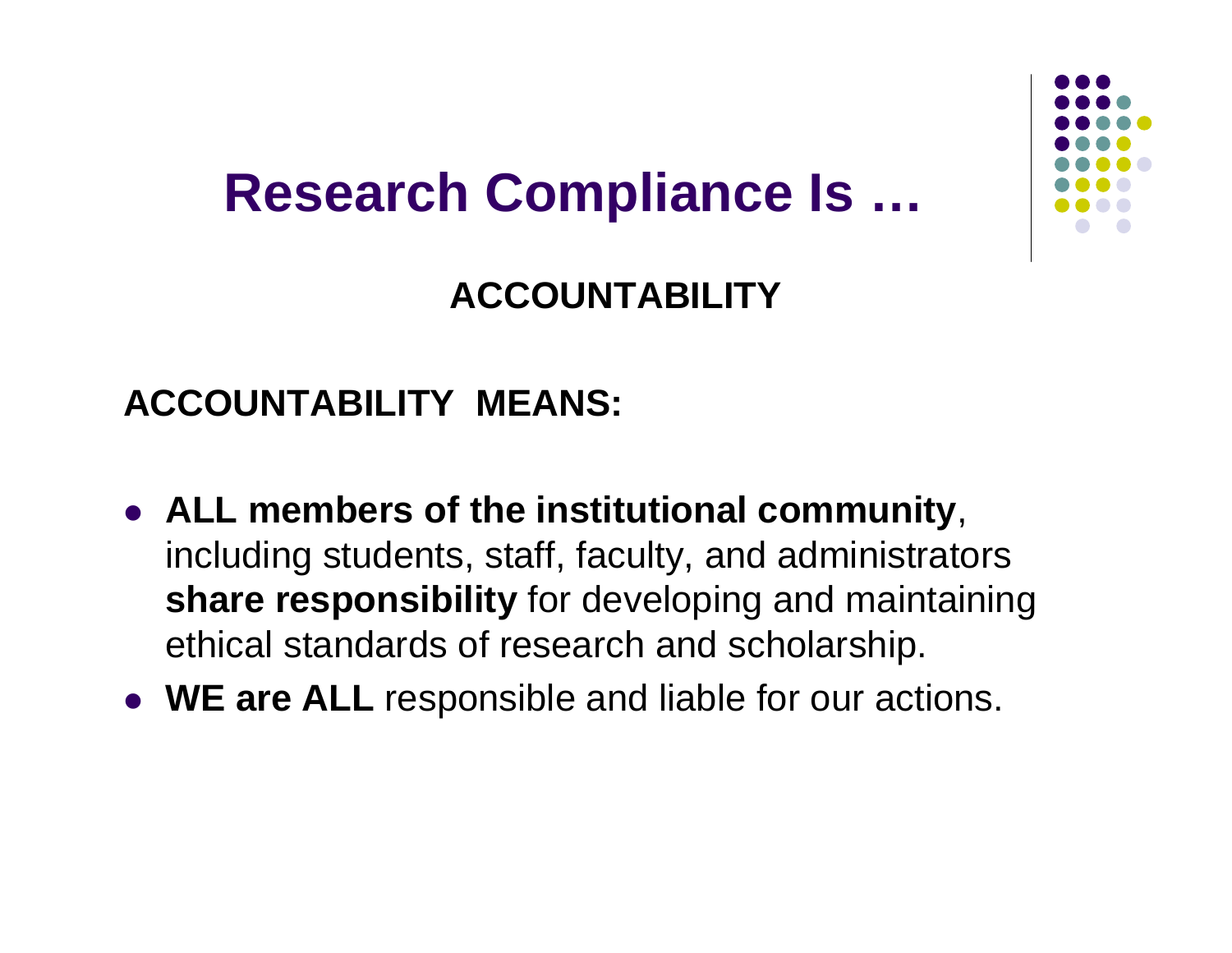

**ACCOUNTABILITY - An ASSURANCE**by the institution that the

content, scope, quality, facilities, funding and conduct of all research and sponsored program activities under it's jurisdiction have followed all terms, conditions, and applicable guidelines relating to these activities.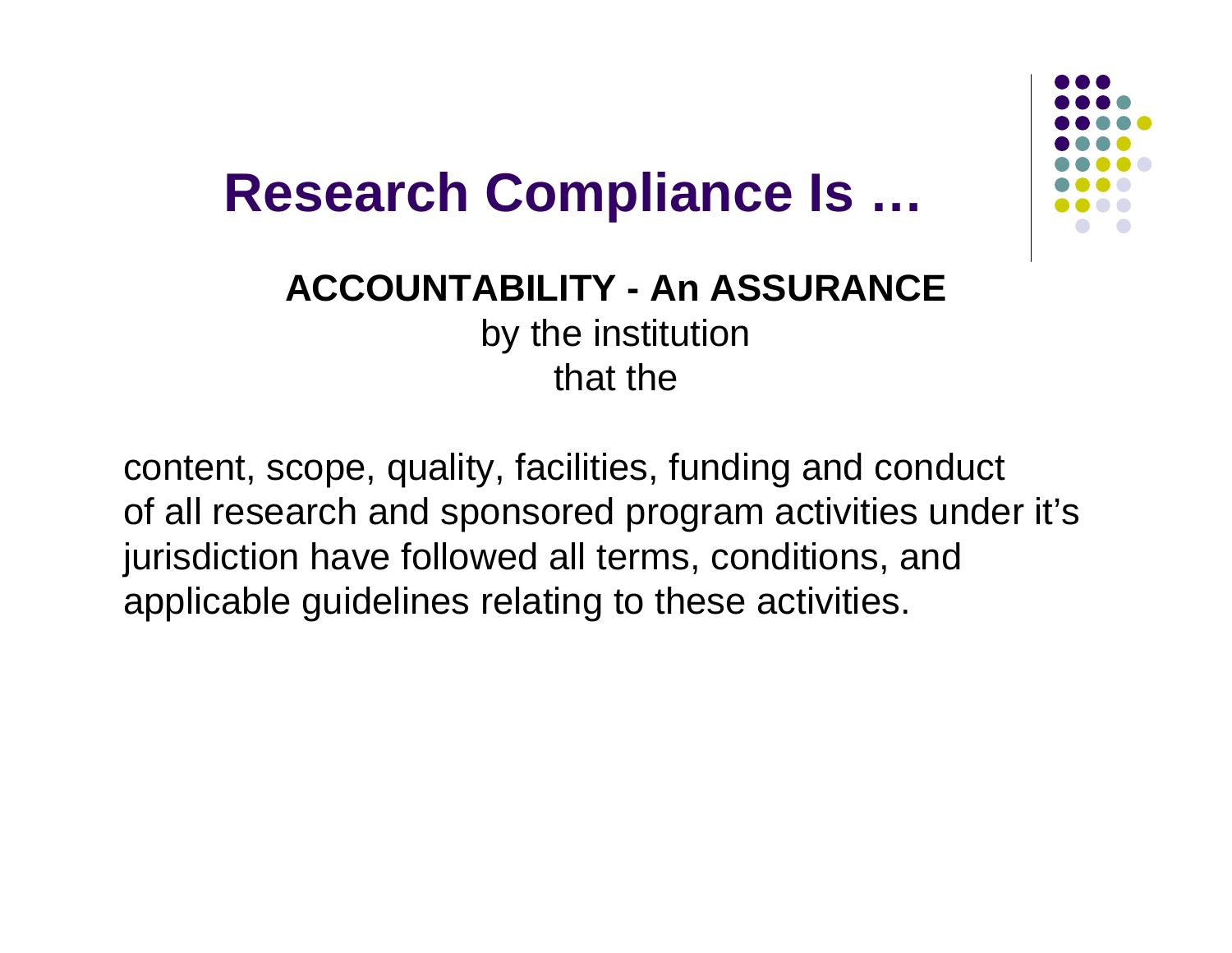

### **ACCOUNTABILITY MONITORED BY THE OFFICE OF RESEARCH AND DEVELOPMENT**

Therefore,

Any MISCONDUCT in research or scholarship represented by fabrication, falsification, or plagiarism in proposing, performing, reviewing, or reporting research,

must be reported.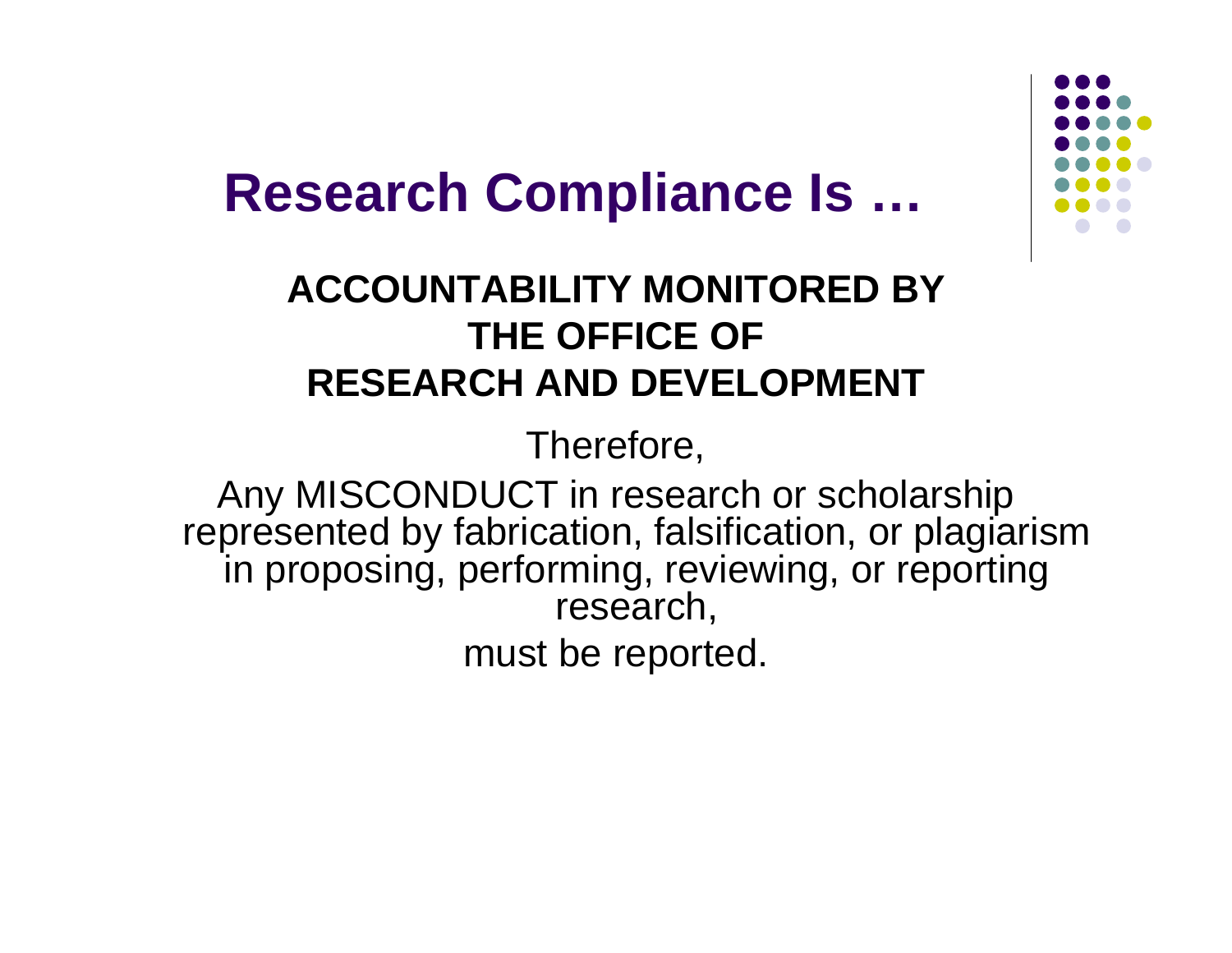

### **ACCOUNTABILITY MONITORED BY THE OFFICE OF RESEARCH AND DEVELOPMENT Means That**

- All notations/official written reports of possible misconduct in Research must be documented.
- Following notion, an inquiry is conducted to determine the extent of the misconduct. If minor, minimal harm to the research participant, the case is resolved locally and documented in the file of the violator as the final disposition.
- If an investigation is required, the misconduct is major, significant long-term harm to the research participant, the case requires reporting of the misconduct to the controlling federal agency and the involvement of legal counsel for final disposition.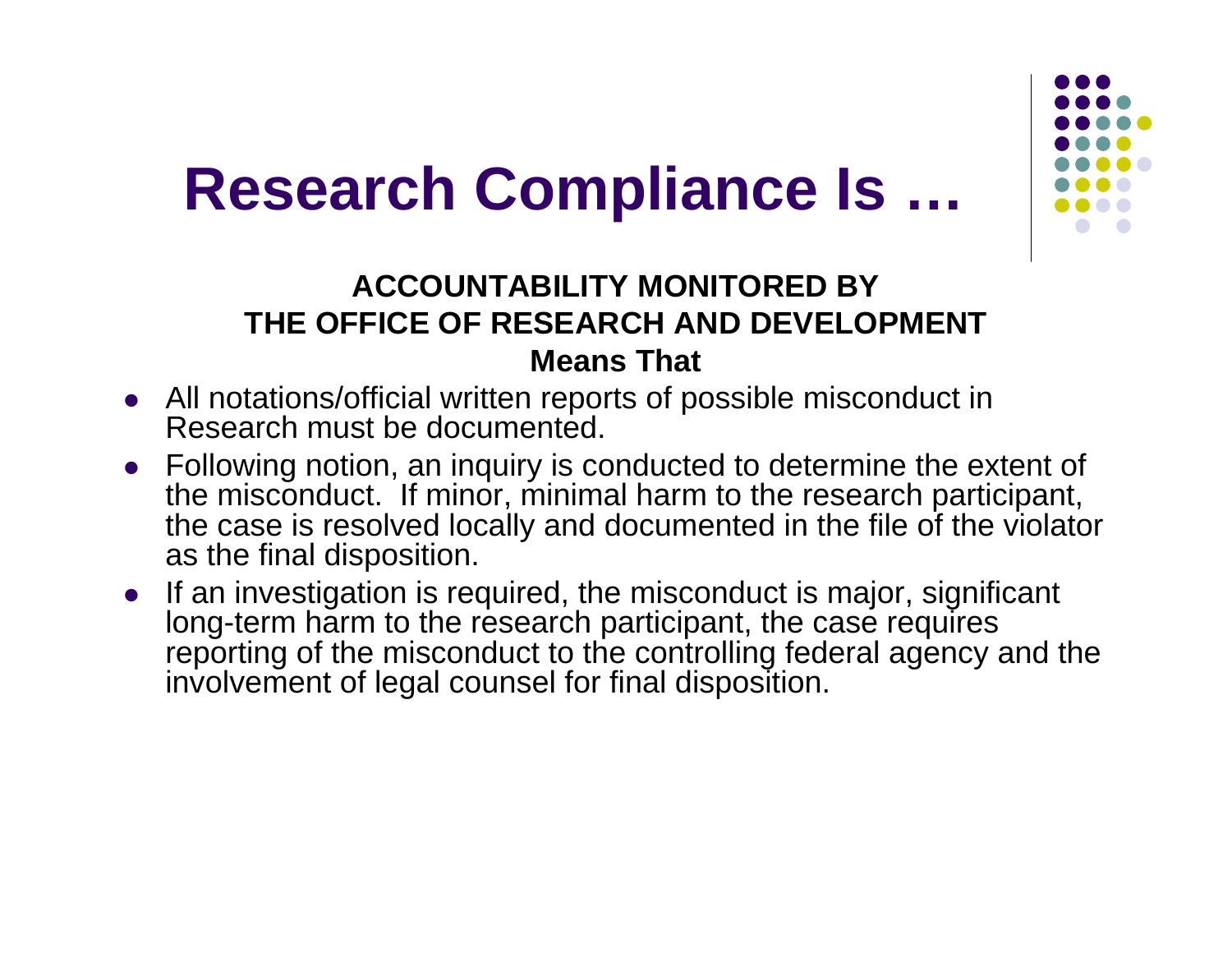

## **ACCOUNTABILITY -- THE ASSURANCE THAT:**

- $\bullet$  ALL research activities respond to the Federal mandate for compliance.
- $\bullet$  ALL proposed research plans/protocols respond to the federal assurance requirement, and therefore are reviewed by the:
- 1.Institutional Animal Care and Use Committee (IACUC);
- 2. Institutional Bio-safety Committee (IBC) for Bio-Hazards, Recombinant DNA, and Radiation Safety; and/or the
- 3. Institutional Review Board (IRB) for Protection of Human Participants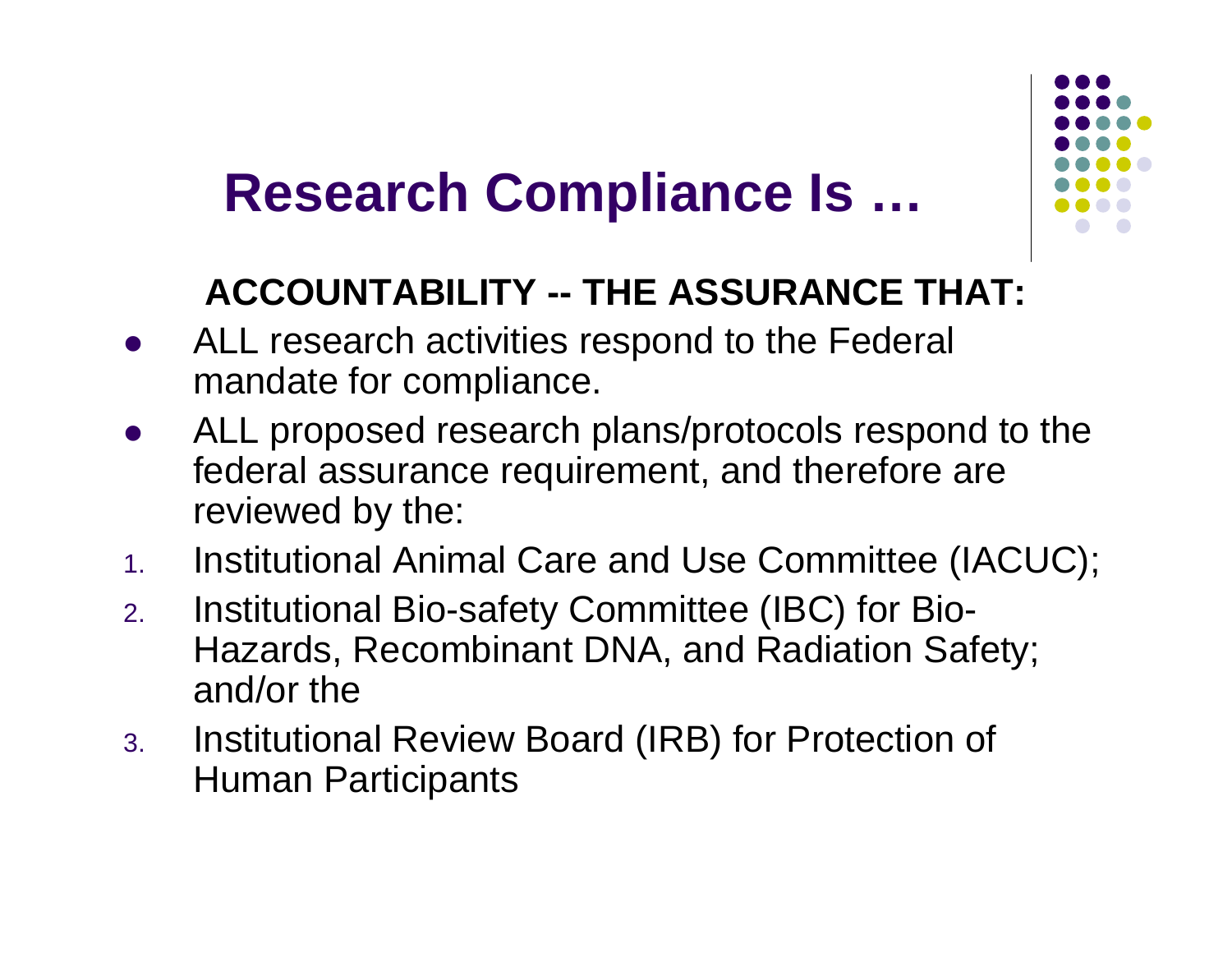

The **Institutional Animal Care and Use Committee (IACUC)** that oversees the humane care and treatment of vertebrate animals involved in ALL research, teaching, and demonstration projects, research training, and biological testing, sponsored and nonsponsored.

These activities must be reviewed and approved before the project begins and annually throughout the lifecycle of a project.

(Animal Welfare Act and Public Health Service Policy)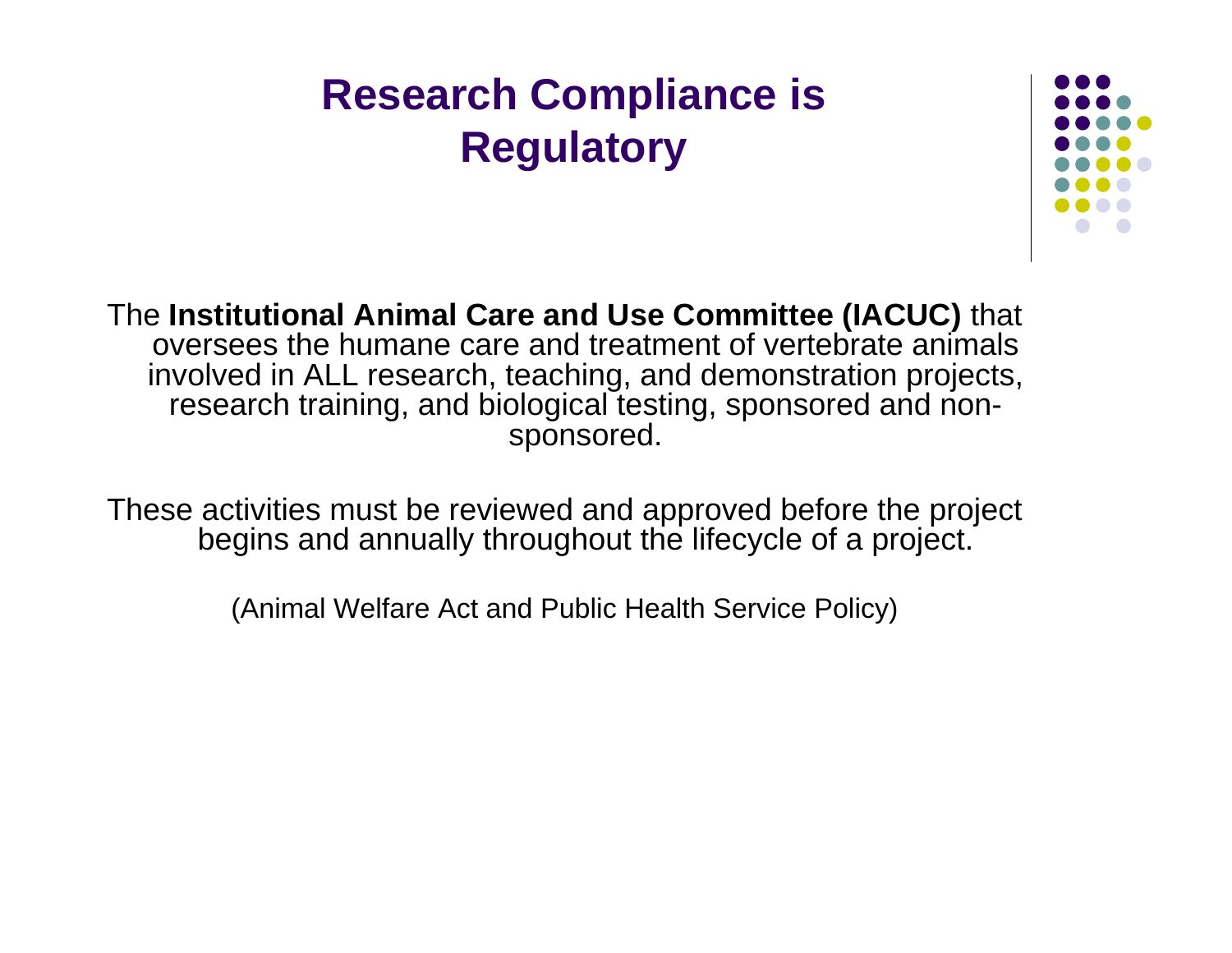

### **ANIMAL WELFARE ASSURANCE**

- PVAMU has an approved Animal Welfare Assurance in accordance with the Public Health Service (PHS) policy for Humane Care and Use of Laboratory Animals. This assurance is applicable to all research, research training, experimentation, biological testing, and related activities, involving live vertebrate animals supported by the PHS and conducted at this institution or at another institution as a consequence of the subgranting or subcontracting of a PHSconducted or supported activity by this institution.
- PVAMU is expected to adhere to corresponding and additional guidelines prescribed by the USDA under the Animal Welfare Act.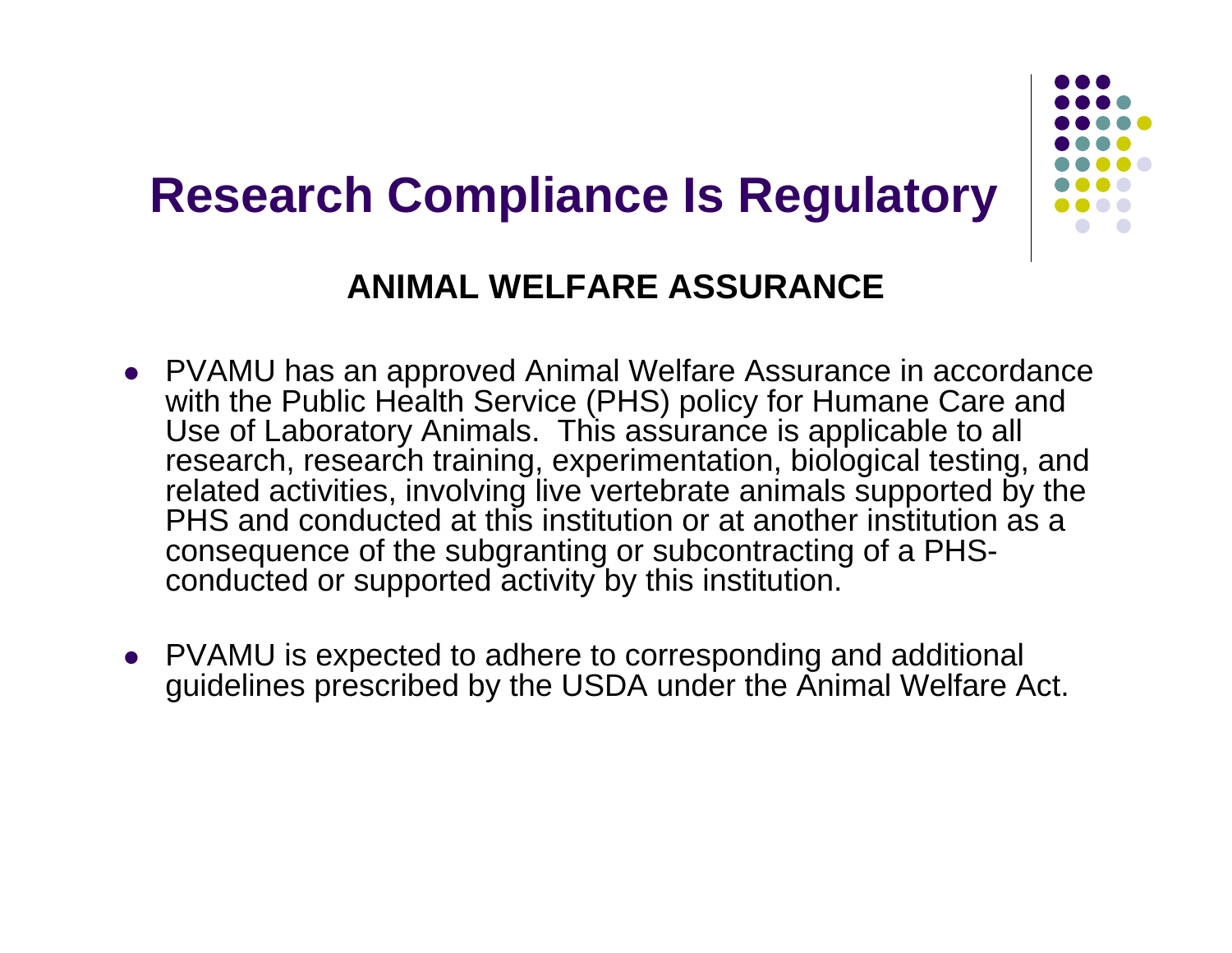

- PVAMU acknowledges and accepts responsibility for the care and use of animals involved in activities covered by this Animal Welfare Assurance. As partial fulfillment of this responsibility, the institution will ensure that all individuals involved in the care and use of laboratory animals understand their individual and collective responsibilities for compliance with this Assurance, as well as other applicable laws and regulations pertaining to animal care and use.
- The IACUC has been organized to oversee compliance with the assurance.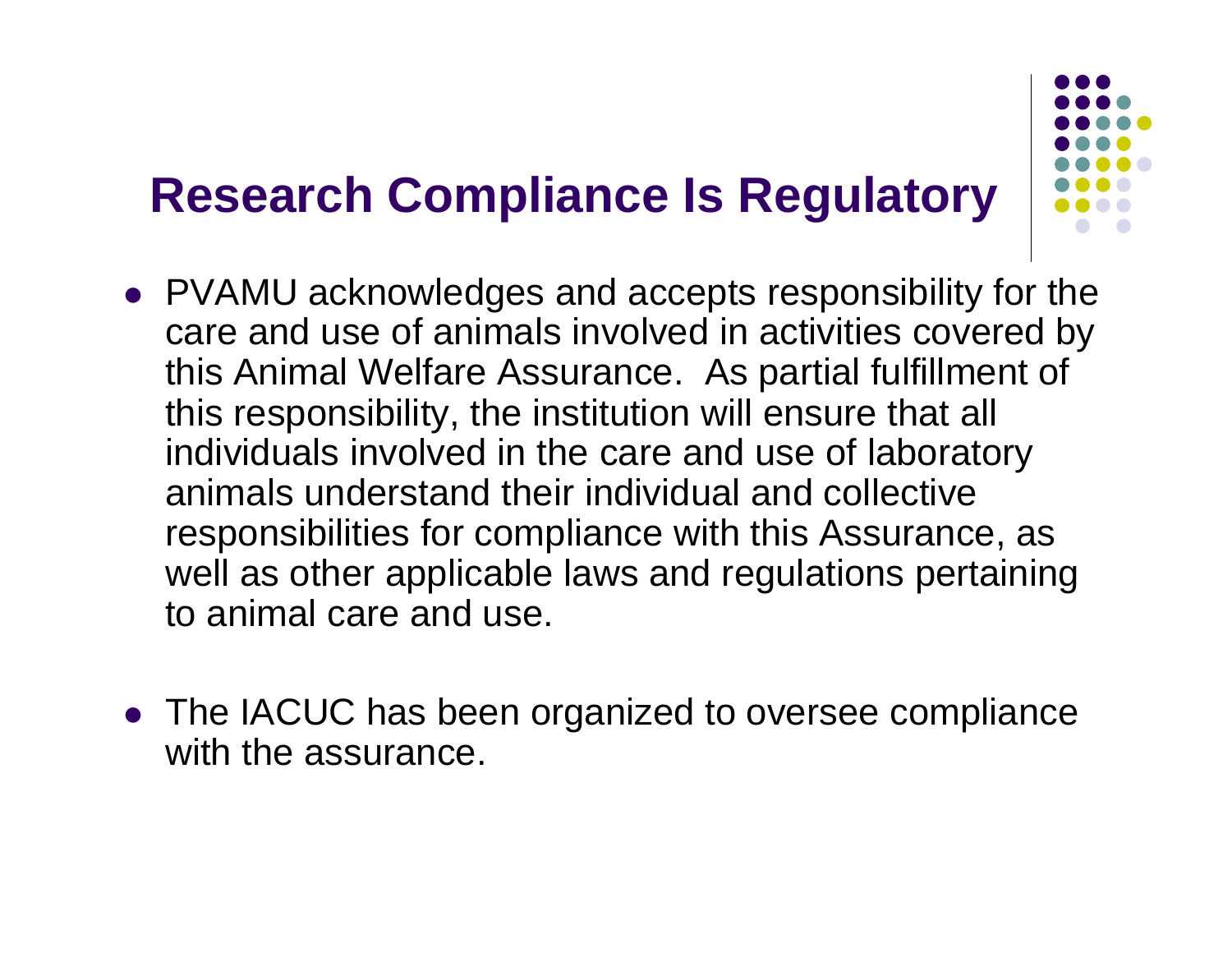

- The **Institutional Animal Care and Use Committee (IACUC),** in response to this assurance, is expected to conduct, at least once every six months, a review of the institution's program for humane care and use of animals and inspect all of the institution's animal facilities. The specific areas for review include:
- 1.IACUC membership and functions
- 2.IACUC records and reporting requirements
- 3.Veterinary care/medical care
- 4.Personnel qualifications and training
- 5.Occupational Health and Safety of personnel
- 6.Housing and support areas
- 7.Cagewash
- 8.Aseptic surgery
- 9.Rodent surgery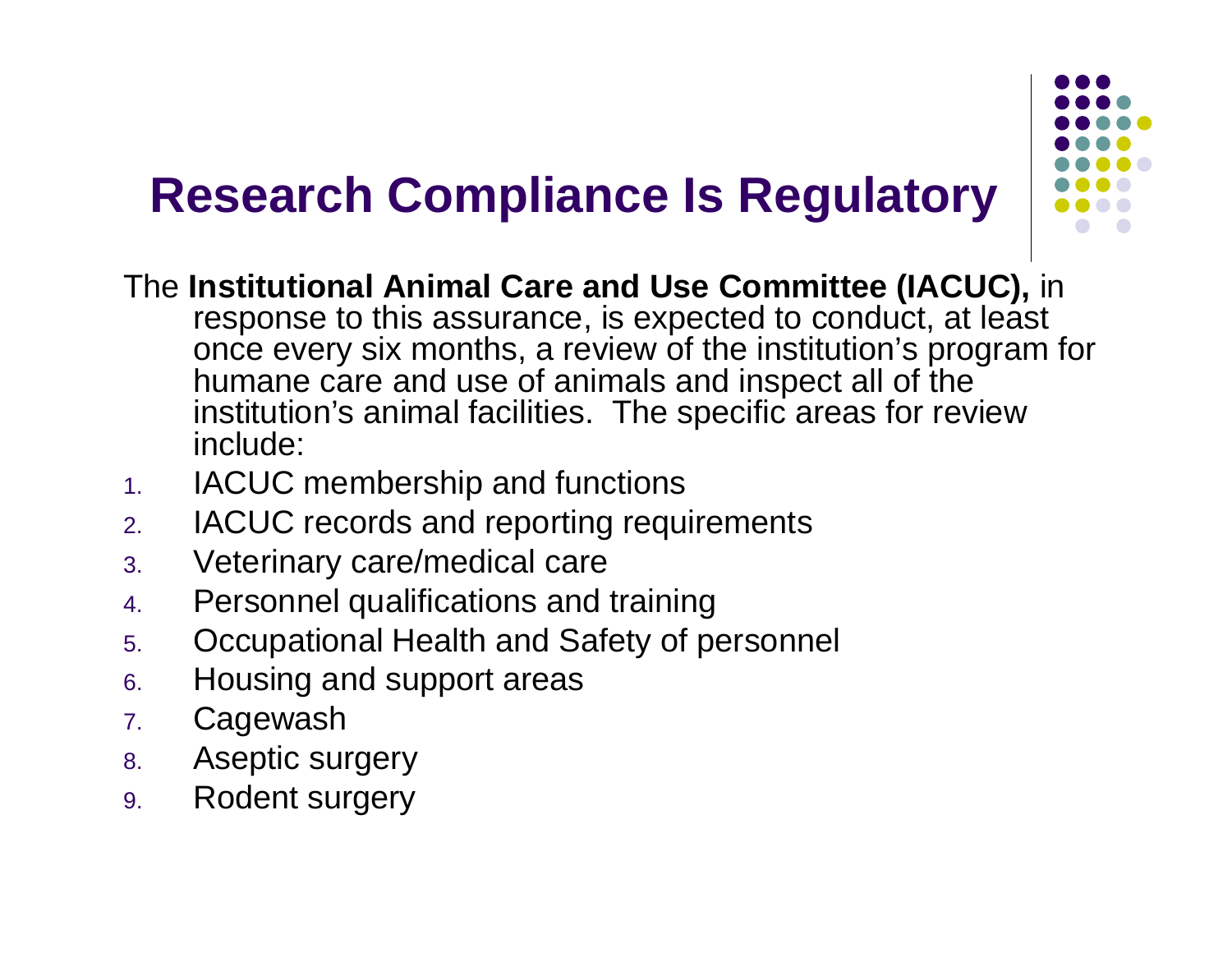

The **Institutional Biosafety Committee (IBC)** oversees ALL research, teaching, or service activities, regardless of funding source, involving recombinant DNA molecules, radiation or

bio-hazards.

ALL activities must adhere to the National Institutes of Health Guidelines for Research.

The IBC must review and approve the plan prior to commencing substantive work.

The protection of all employees, students and the public must be ensured.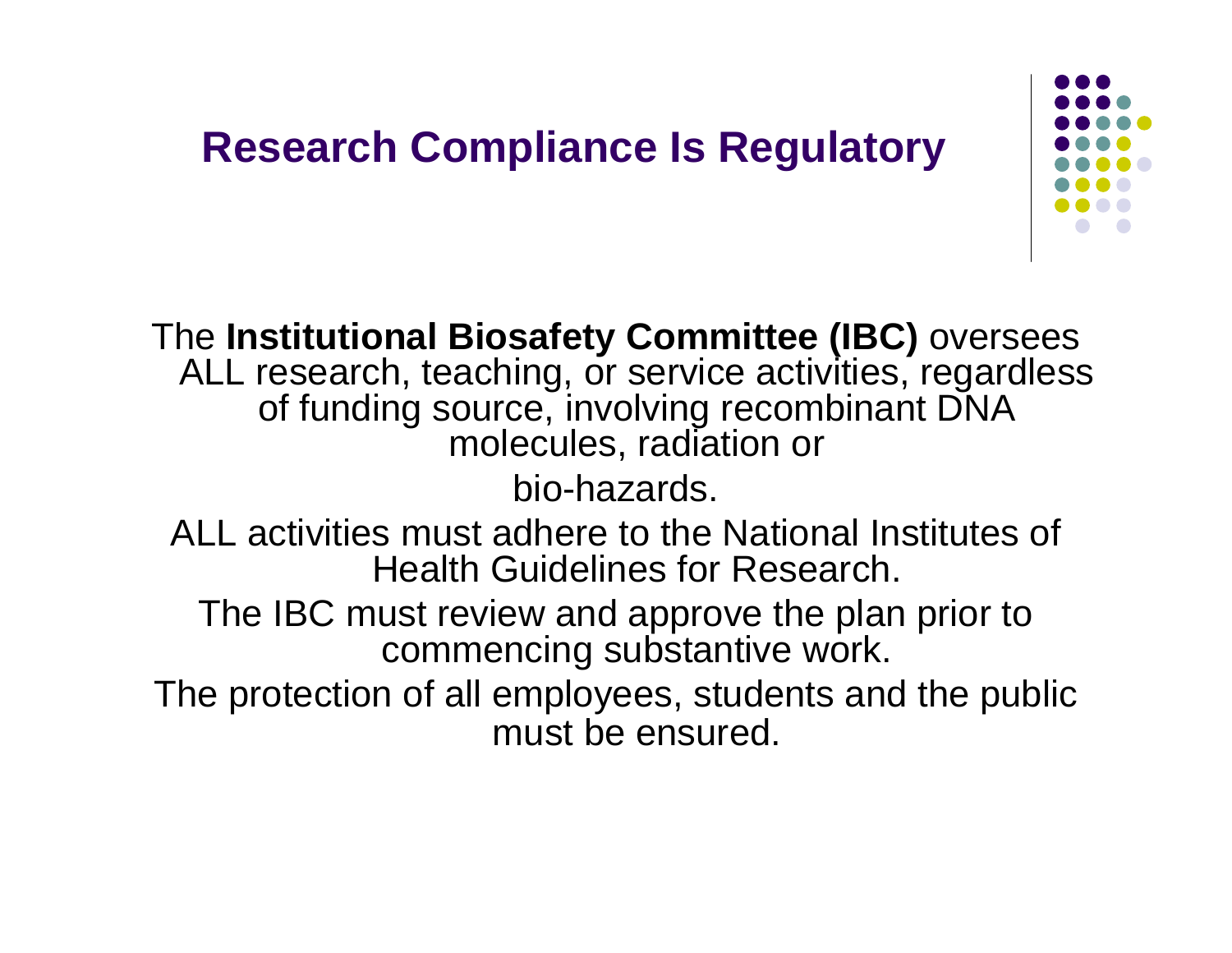

- **The Institutional Review Board (IRB)** that oversees ALL research, teaching, or service activities, funded or not, and conducted by University personnel or students, or otherwise sponsored by the University, including sponsored projects/programs and service/continuing education/service learning activities, planned or conducted and **involving human participants.**
- ALL activities MUST implement prescribed procedures (Department of Health and Human Services) designed to safeguard the rights and welfare of human participants.
- IRB approval must be obtained prior to the conduct of any activity and the project must be reviewed at least annually for as long as it is active.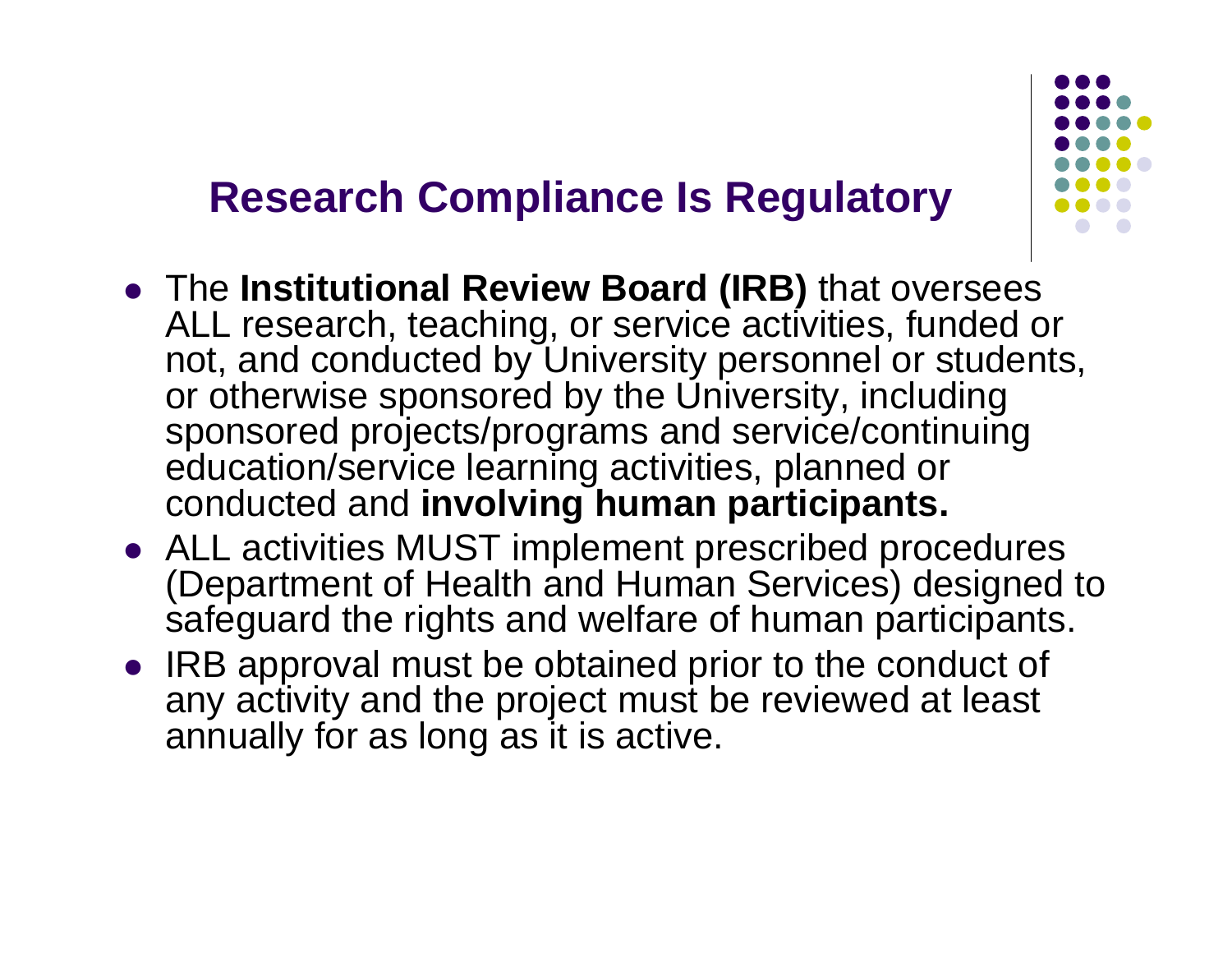

#### **One Measure of Institutional Effectiveness**

Prairie View A&M University is accredited by the Commission on Colleges of the Southern Association of Colleges and Schools to award Bachelor's, Master's and Doctoral degrees.

The *Principles of Accreditation* indicate that:

**The Commission on Colleges expects an institution to dedicate itself to enhancing the quality of its programs and services within the context of its mission, resources, and capabilities, and to create an environment in which teaching, public service, research, and learning occurs**." (p. 3).

> [Excerpts from the Resource Manual for the Principles of Accreditation: Foundation for Quality Enhancement, 2005.]